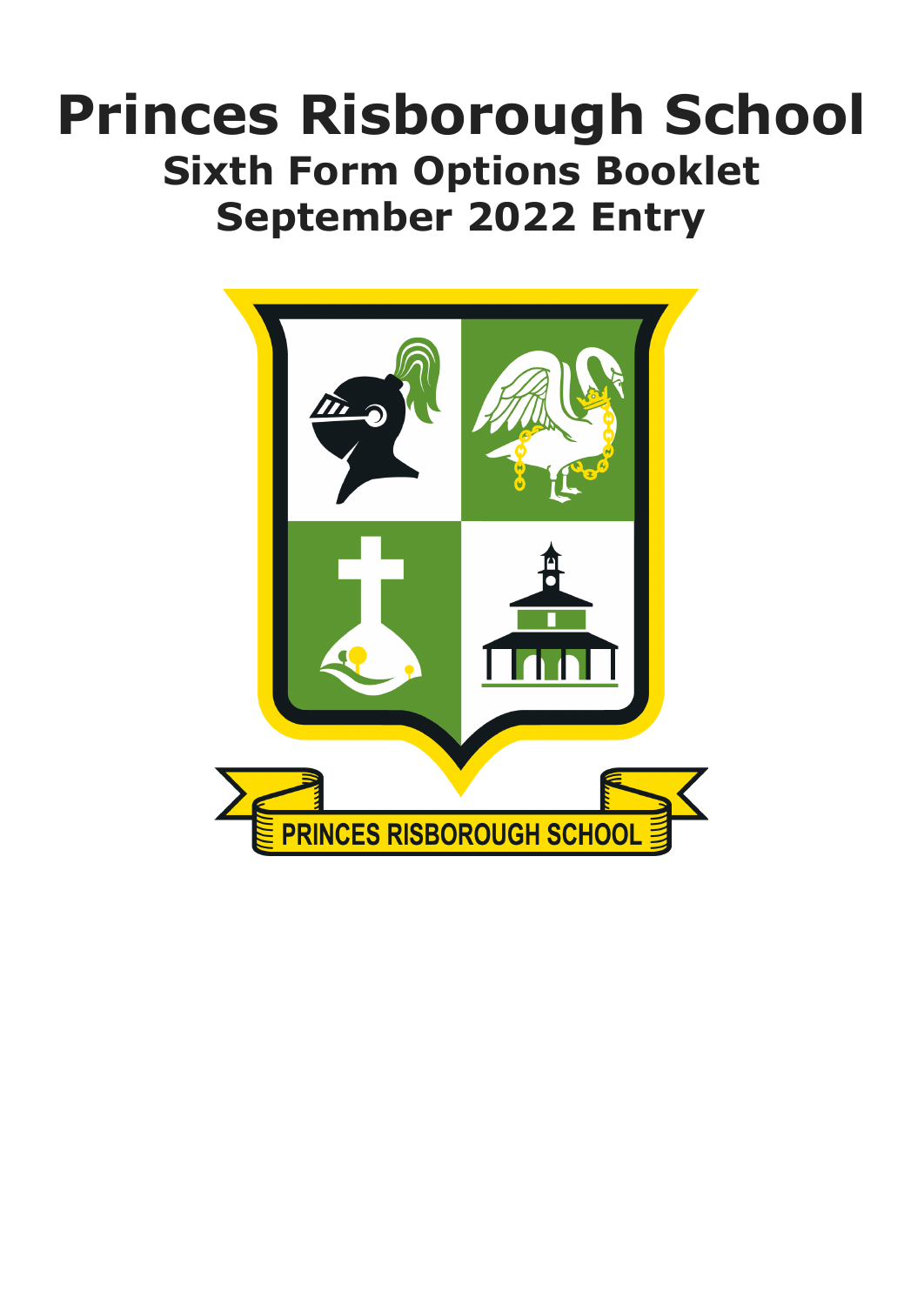## **WELCOME TO THE SIXTH FORM**

Our Sixth Form offers all of its applicants a strong chance of success. A Level and Level 3 BTEC programmes, as well as the chance to combine the two open the doors to a wider range of future pathways, from Oxbridge to graduate apprenticeships. Smaller class sizes, familiar surroundings and quality first teaching helped ensure that **well over 90% of our students gained entry to their first choice universities in 2021** and indeed our Sixth Form has been **consistently rated 'Good' by OFSTED**. Our Sixth Form bridges the gap between GCSEs and adult life. It opens the doors to many exciting university and employment opportunities. Students can study a wide range of academic and vocational subjects and develop their skills through a variety of leadership opportunities and activities. Our ultimate aim is for all our students to go on to be successful in their chosen careers and we are confident that the education they receive here will make this happen.

*Sixth Formers are ambitious; most progress to university, while others choose to gain access to further education, training or employment in their selected field through apprenticeships. Ofsted May 2017*

#### **The PRS Programme**

To ensure that all students have an engaging & challenging experience in the sixth form students benefit from the following programme of study:

**● 3 A Level or BTEC Subjects** (27 options)

#### **● Additional Optional Qualifications**

- Extended Project Qualification (EPQ)
- Online University Courses (MOOCS)
- 4th A Level/BTEC
- GCSE English & Maths
- Duke of Edinburgh's Awards
- Sports Coaching Certificates FA Playmaker, Sports Coaching Level 1-3
- **● Independent Study & Home Study**
	- Free device September 2022 to ensure access to digital resources

#### **● Student Leadership**

- Head Students & Deputy Head Students
- Interact
- Leading Clubs

#### **● Extra-curricular**

- Debating Society
- Young Enterprise
- Book Club
- Sports Clubs, Performing Arts Clubs & many more

#### **● Volunteering**

- Community Volunteering Programme
- In-school Volunteering Programme

#### **● Trips**

- World Challenge 2023
- Departmental Trips
- **● Career Support**
	- Work Experience
	- Careers Days & Meet the Employer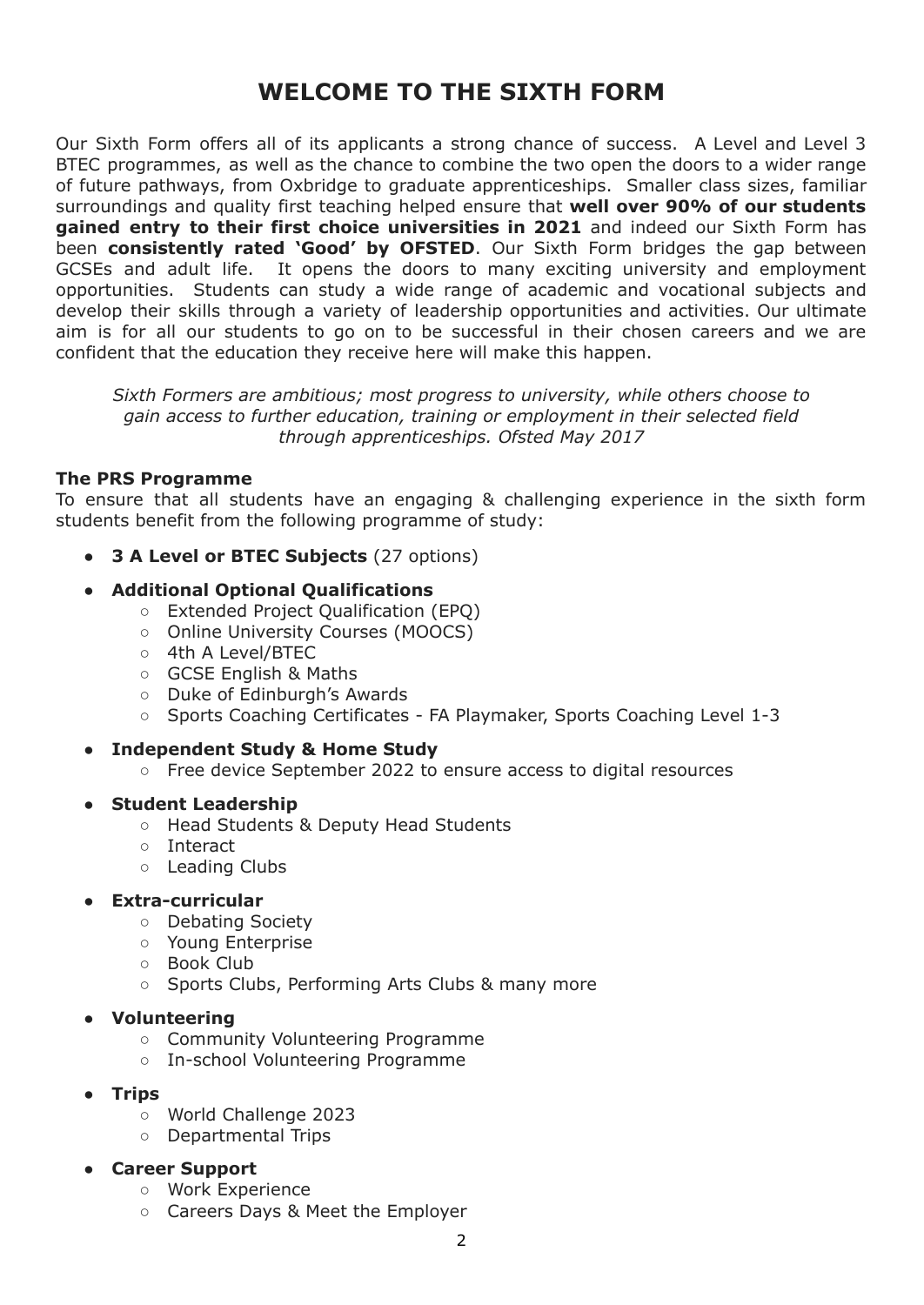### **STUDY**

Post-16 study requires independent learners. In addition to timetabled classes, Sixth Form students work in the purpose built Sixth Form Study Centre for private study. This is a quiet environment and its design is based on good practice found in university libraries. This is supervised full time to support students.

Students will be timetabled for lessons for three or four subjects plus eight hours per week of private study which must be spent in the Sixth Form Study Centre. Students have greater freedom with the remaining few study periods and can choose to leave early and study at home if they prefer.

*Strong relationships and higher quality teaching and learning in the Sixth Form enable A Level students to make good progress. They take pride in their school and work quietly and independently during study periods. Ofsted May 2017*

### **TYPES OF SIXTH FORM COURSE**

A Level: The majority of the courses on offer are traditional A Levels. At least two, and normally three A Level passes [or BTEC Level 3 equivalent] are needed for progression onto a degree course. Traditional A Levels are assessed either completely on exams or a mixture of exams and coursework.

BTEC National [Level 3]: This course is the equivalent of one, two or three A Levels, depending upon the number of units studied. Almost all universities accept BTEC National on equal footing with A Levels. Passes are graded as Pass, Merit, Distinction and Distinction\* which are equivalent to E, C, A and  $A^*$  at A Level. An Extended Certificate in BTEC National is worth the same as one A Level, a Diploma is equivalent to two A Levels and an Extended Diploma is equivalent to three A Levels.

Mixing A Levels and BTEC: At Princes Risborough, students are encouraged either to study all A Levels or BTEC Nationals or to mix A Levels with BTEC National. Many of our students have gained entry to Russell Group universities studying A Levels but also mixing A Level and BTEC National. This year we are offering courses in the following subjects:

| <b>Applied Science</b>                    | <b>Dance</b>                  | Geography                                 | <b>Politics</b>     |
|-------------------------------------------|-------------------------------|-------------------------------------------|---------------------|
| <b>Art &amp; Design</b>                   | <b>Drama</b>                  | <b>Health &amp;</b><br><b>Social Care</b> | <b>Psychology</b>   |
| <b>Biology</b>                            | <b>Economics</b>              | <b>History</b>                            | <b>Sociology</b>    |
| <b>Business Studies</b><br><b>A Level</b> | <b>English Language</b>       | <b>Information</b><br><b>Technology</b>   | <b>Sport</b>        |
| <b>Business Studies</b><br><b>Single</b>  | <b>English Literature</b>     | <b>Mathematics</b>                        | <b>Sport Double</b> |
| <b>Business Studies</b><br><b>Double</b>  | <b>Fashion &amp; Textiles</b> | <b>Further Mathematics</b>                | <b>Sport Triple</b> |
| <b>Chemistry</b>                          | <b>Film Studies</b>           | <b>Physics</b>                            |                     |

*It provides a selection of academic and some applied courses with clear routes to further study or employment. Ofsted May 2017*

### **EXTENDED PROJECT QUALIFICATION (EPQ)**

In addition to A Level and BTEC subjects, students have the option of completing the EPQ, which involves personal research and study on a topic of their choice. The EPQ is highly regarded by universities as it demonstrates students' ability to manage an extended research project.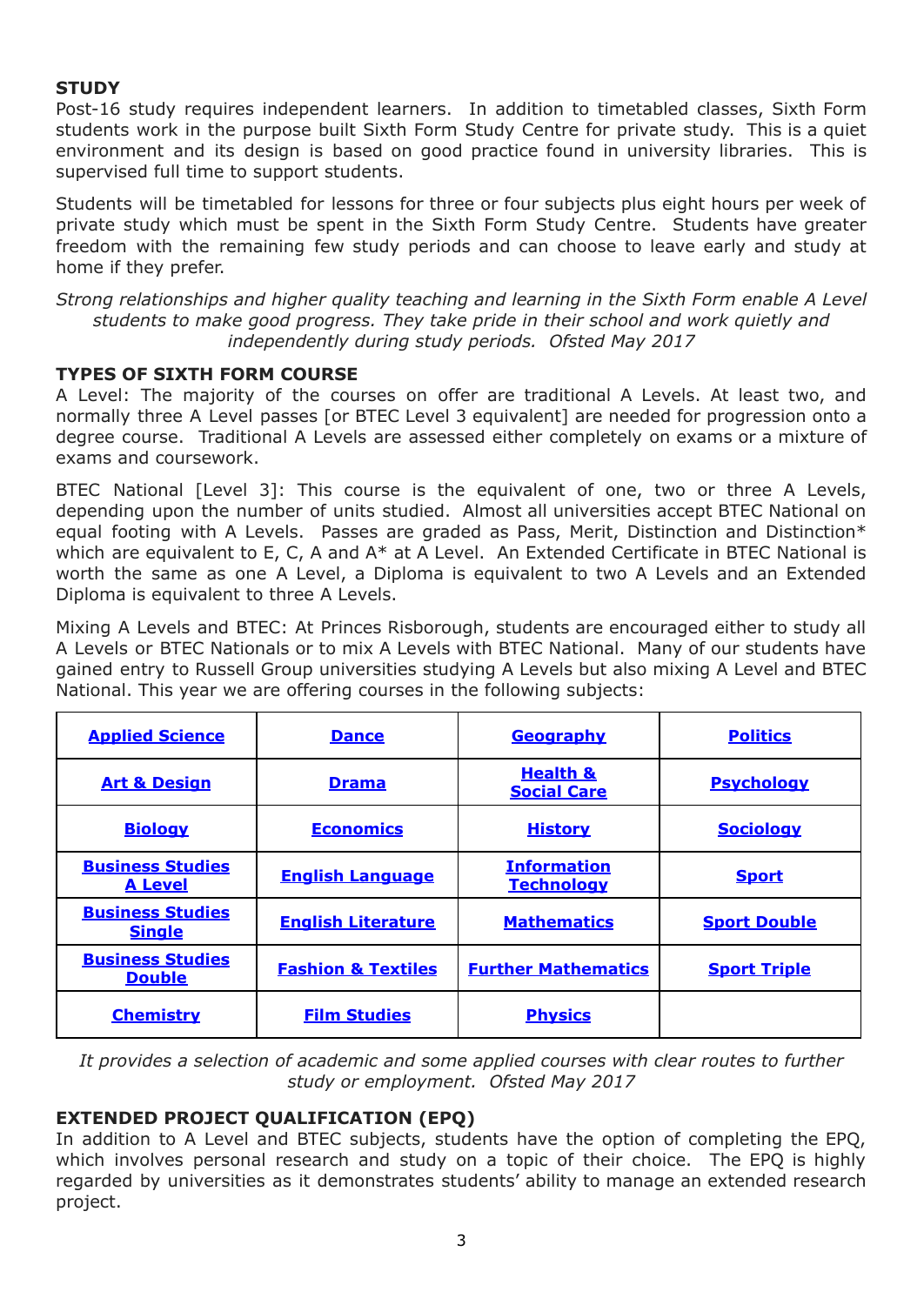#### *MONITORING, TRACKING & ACADEMIC MENTORING*

Students benefit from knowing how they are progressing so reports are issued every half term. Private Study is supervised by a full time member of staff who will hold regular interviews with students to set and review targets and, if necessary, tackle any underachievement issues.

*The strongest examples seen by inspectors occurred in the Sixth Form. Here, teachers use their good subject knowledge and assessment skills to design engaging learning tasks and then use probing questions to challenge learners' understanding. As a result, Sixth Formers make strong progress in lessons and over time. Ofsted May 2017*

#### **WORK EXPERIENCE**

All Year 12 students are expected to undertake a week of work experience in July. Ideally, this should be something linked to future career aspirations and which can feature significantly on a job or university application.

*Sixth Formers told inspectors that they particularly value the extra support and the useful and impartial careers information and guidance that the school offers. Ofsted May 2017*

#### **HOW TO APPLY**

The Application Form shows our full range of subjects and individual entry requirements. Entries are generally received by the end of the autumn term but late entries may be considered. Applicants will receive a conditional offer in the spring which will be confirmed after GCSE results. The **online [application](https://forms.gle/SLQPhrr72DxjQRJp8) form** and admissions policy can be found on our website [www.princesrsborough.bucks.sch.uk](http://www.princesrsborough.bucks.sch.uk)

The application form sets out the subjects that we expect to offer next year.

Please note that:

- (i) A Level courses last for the full two years and so, once started, the subjects will be guaranteed. All courses are dependent upon applicant numbers and will be confirmed prior to the start of the new academic year.
- (ii) Late applications may be accepted in exceptional circumstances, however these applicants may not get their first choice of subjects due to teaching groups being full.
- (iii) If a student changes their subject choice after submitting the application form, we may not be able to accommodate the revised subjects as teaching groups, and staffing, will have already been organised.
- (iv) Information in the Options Booklet is subject to change.

If you have any questions once you have had a chance to read through the Sixth Form Prospectus, telephone the school on 01844 345496 and ask for a member of the Sixth Form Team.

Please complete the online [application](https://forms.gle/SLQPhrr72DxjQRJp8) form, which includes agreeing to our relevant policies, by **Monday 1st February 2022**.

Please note that students will be invited to select their academic and co-curricular enrichment opportunities once they have joined the school in September.

*Some learners take up leadership roles, for example charity fundraising, becoming student ambassadors or leading assemblies. This contributes well to their development as responsible citizens. Ofsted May 2017*

*Leadership of the sixth form is a strength of the school. Ofsted May 2017*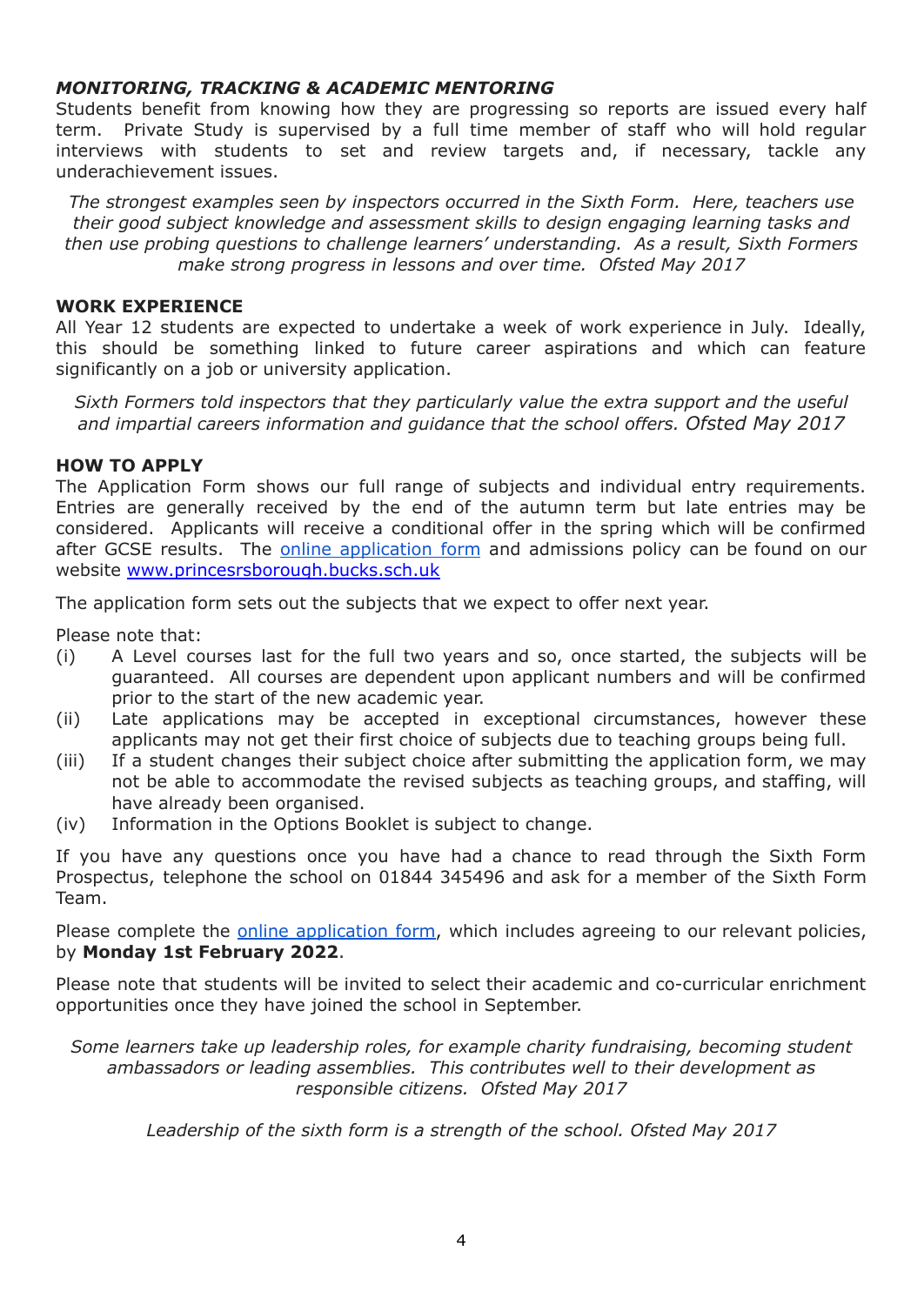## **TIMETABLE FOR ENTRY**

**NOVEMBER/ DECEMBER Research the subjects** that would best suit your higher education and career aspirations.

- **3 DECEMBER** Attend our live Sixth Form Taster Day for existing Year 11 students [external applicants can arrange to visit the school]
- **JANUARY 2022** Look at how your predicted GCSE grades fit in with the sixth form subject requirements.

Discuss your suitability for the courses you are interested in with staff at your school. At Princes Risborough School this will happen during the 'Year 11 Information, Advice and Guidance interviews' in January. All our students will meet with a senior member of staff to discuss choices post-16, here or elsewhere. Predicted GCSE grades and your attitude to learning will be used to assess your suitability for our sixth form.

#### **FEBRUARY Submit your [application](https://forms.gle/SLQPhrr72DxjQRJp8) by Monday 1st February 2022.**

- **MARCH/APRIL** All applicants should receive a decision via email by March 2022. Please contact us in early April if that is not the case.
- **JUNE/JULY** All students holding a conditional offer are invited to an Induction Day on **Thursday 23rd June 2022**. This is a provisional date so please check our website nearer the time. On this day, students will have the opportunity to meet and work with prospective and present sixth formers, as well as the staff likely to be teaching and tutoring them.
- **AUGUST** The GCSE results PRS Enrolment day is **Thursday 25th August 2022**

**Internal candidates** with a conditional offer will know on GCSE results day whether they have qualified for a place in the sixth form.

**Applicants who are new to the school** who have a conditional offer of a place are invited into school on GCSE results day to confirm their offer and to take up their place. Details about the day will be issued nearer to the time. They should bring a copy of all their results with them, including any GCSEs obtained earlier than May/June 2022, and proof of eligibility to study e.g. passport.

**All applicants must check that they qualify for their specific subject choices when they confirm their place.**

#### **WANT TO KNOW MORE?**

Detailed information about the courses we offer, admissions policy and entry requirements can be found on the Sixth Form section of the school website [www.princesrisborough.bucks.sch.uk](http://www.princesrisborough.bucks.sch.uk)

#### **CONTACT US**

If you have questions about the Sixth Form courses, entry requirements or about Sixth Form life please contact:

**Mr Instone** (Assistant Headteacher/Head of Sixth Form)

- [minstone@prsbucks.com](mailto:minstone@prsbucks.com)
- 01844 345496 and choose the 'Sixth Form' option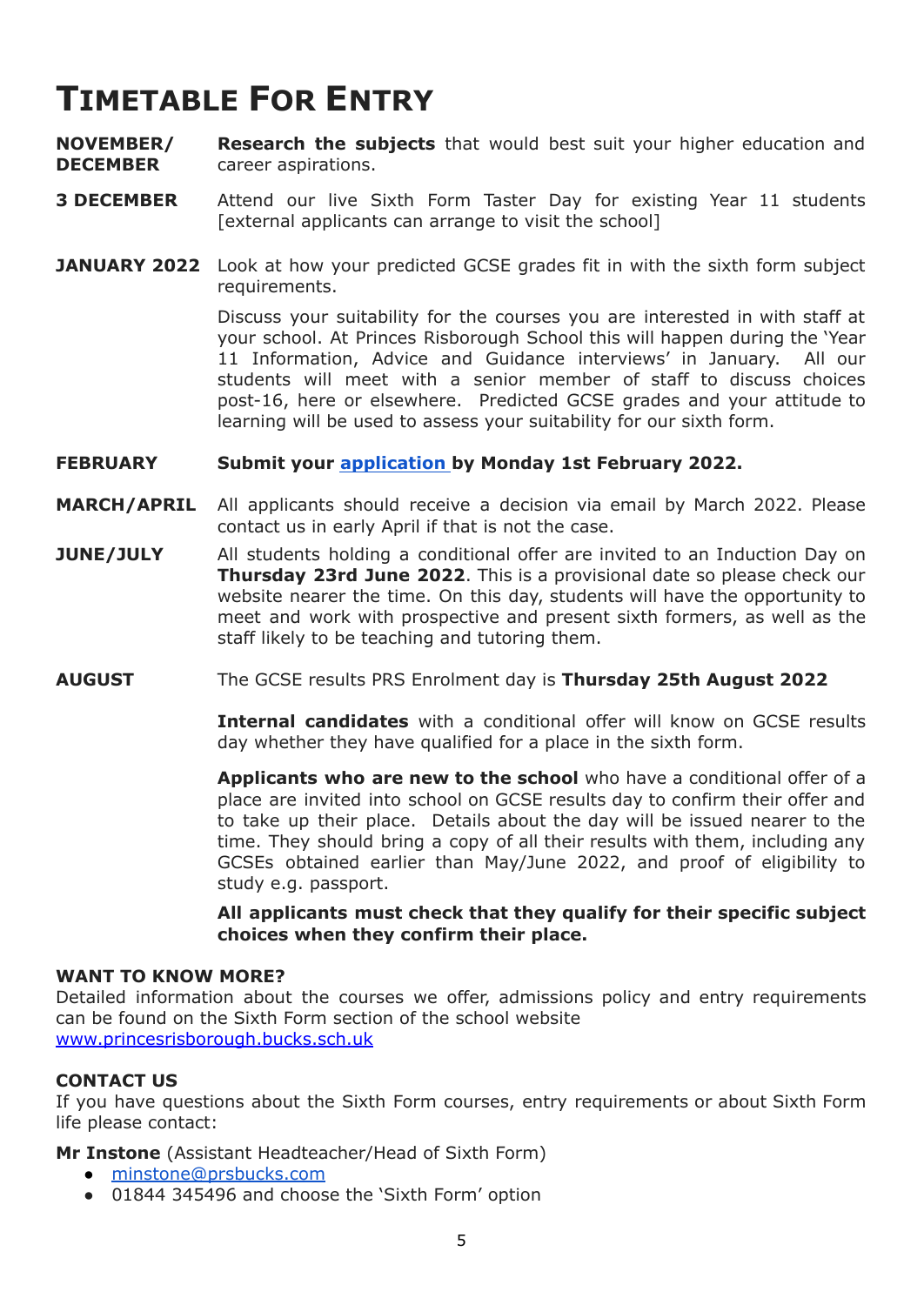## **CHOOSING YOUR SUBJECTS**

### **WHICH SUBJECTS SHOULD I STUDY?**

The combination of A Levels, BTECs and the Leadership Programme enables our students to create their own personal curriculum in the Sixth Form, tailored to their aspirations and aptitudes.

Many schools publish a column structure which limits the combinations of subjects that pupils can pick. The Princes Risborough School curriculum has so much choice that this model would be complex and place many limitations on what could be chosen. Instead, we would rather start from a position where pupils have a free choice and then accommodate as much as we can. Over the past few years, we have been able to accommodate the majority of first choices. Of course, there will be some limitations to what can be offered. It is important to note that all courses offered are subject to demand.

The majority of our students progress to university after studying in our Sixth Form, so we do advise students to consider the combination of subjects that will enable them to keep their options open for a range of degree courses they may wish to follow. The table below is by no means exhaustive but will provide some guidance. The following websites also provide a wealth of information regarding higher education entry requirements.

[UCAS](http://www.ucas.com/) [Informed](https://www.informedchoices.ac.uk/) Choices [Discover](https://discoveruni.gov.uk/) Uni Amazing [Apprenticeships](https://amazingapprenticeships.com/)

## **ADVICE FROM THE SCHOOL**

The first decision to make is which subjects to study in Year 12. Some students find it very difficult to choose their A Level &/or BTEC subjects. There are several points that you should bear in mind.

#### 1 **Is the combination of subjects I am considering appropriate to my future Higher Education/career aspirations?**

Complementary combinations might be Biology/Chemistry/Physics or Mathematics, or English Literature/Politics/Geography or History. The subjects involve similar study-skills and work patterns, as well as having some concepts or procedures in common. A word of warning, though - some subjects have so much in common that it may be advisable to study only one and not both e.g. Economics and Business.

If you do not see such a pattern, it may be worth reviewing your choices, although it is better to choose individual subjects rather than 'areas' in the first instance.

Again, you can obtain advice on this from the Sixth Form Team. In addition, university and college prospectuses and the UCAS website (Course Search) will give a clear indication of the A Level and BTEC subjects required for specific courses. Prospectuses can be requested online from the university. It is an excellent idea to do some research and plan ahead for your future. If you know what you wish to study, or career path you wish to pursue, you can match your subject choices to your aspirations. You may also consider attending some virtual university open days after your GCSE examinations next summer.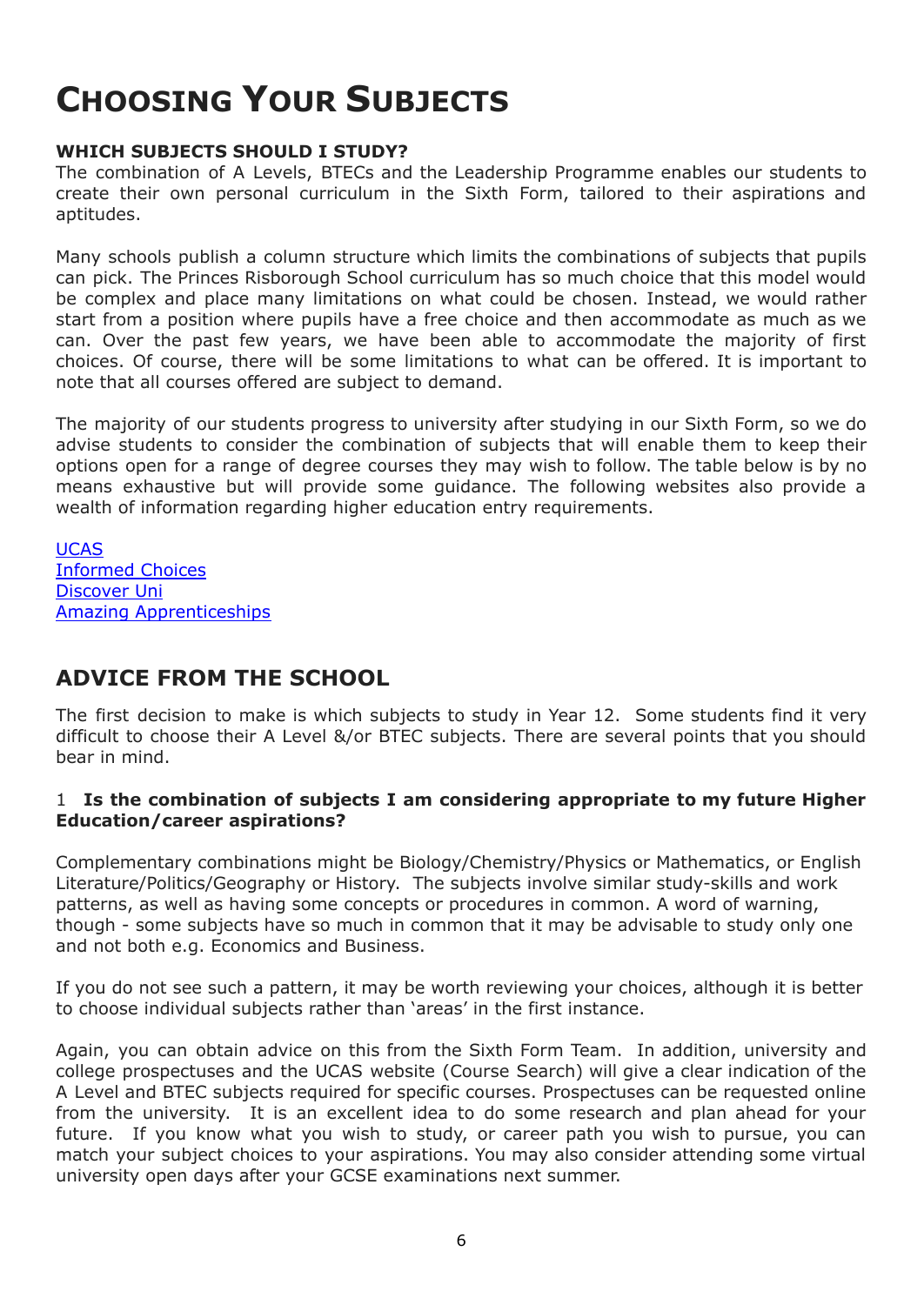### 2 **Can I study a subject that I have not studied before?**

In several cases the answer is - "yes". Read the page on the subject you are interested in and then speak to the relevant teacher. Some subjects, such as economics and politics, are not offered lower down the school. It is important that you find out as much as you can about a new subject so you can be sure you will like it.

We advise you not to take more than two unfamiliar courses, unless there are clear reasons related to progression to a particular career or Higher Education course.

#### 3 **Must I include the subject I wish to study at university?**

The majority of our Sixth Form students proceed to Higher Education where an enormous variety of courses are available. The good spread of subjects we offer allows access to all courses, provided the correct choices are made at the end of Year 11.

For some courses at university you *must* have studied the relevant course: for instance, biology to read a straight biology degree. However, it is important to realise that for many courses an A Level/BTEC in that subject is not necessary. For instance, a degree course in psychology or law does not assume study of that subject at A Level; in fact, the early part of the course could be repetitive for those who have done so. See the University Course Requirements section.

#### 4 **Will universities accept BTEC Level 3?**

In most cases, the answer is yes. Sometimes they will want to see a BTEC Level 3 subject combined with A Level subjects, for other courses an all-BTEC programme will be acceptable. As with all courses, it is essential to check individual entry requirements but the vast majority of our BTEC students have used their qualifications as entry for universities.

#### 4 **How should I make my choice?**

Ability and motivation to study at depth is important. You will find all sixth form subjects significantly harder than anything you did at GCSE. **If you are struggling with a subject at GCSE you will probably not cope with it at A Level.**

Check that the chosen subjects are useful combinations, so that skills can be transferred. In this way, work in one subject can help with others.

**And, enjoyment is crucial!** You will be studying each subject for several hours each week, and for two years. It is therefore important to choose subjects you think you will like, especially as you may continue one or more of these subjects at university level for three or four years.

#### *THE IMPORTANT THING IS TO SEEK ADVICE*

Listen to what your teachers say and do not be afraid to ask for guidance.

#### **ACADEMIC AND VOCATIONAL COURSES**

Please note all subject information is correct at the time of writing but may be subject to change before September 2022.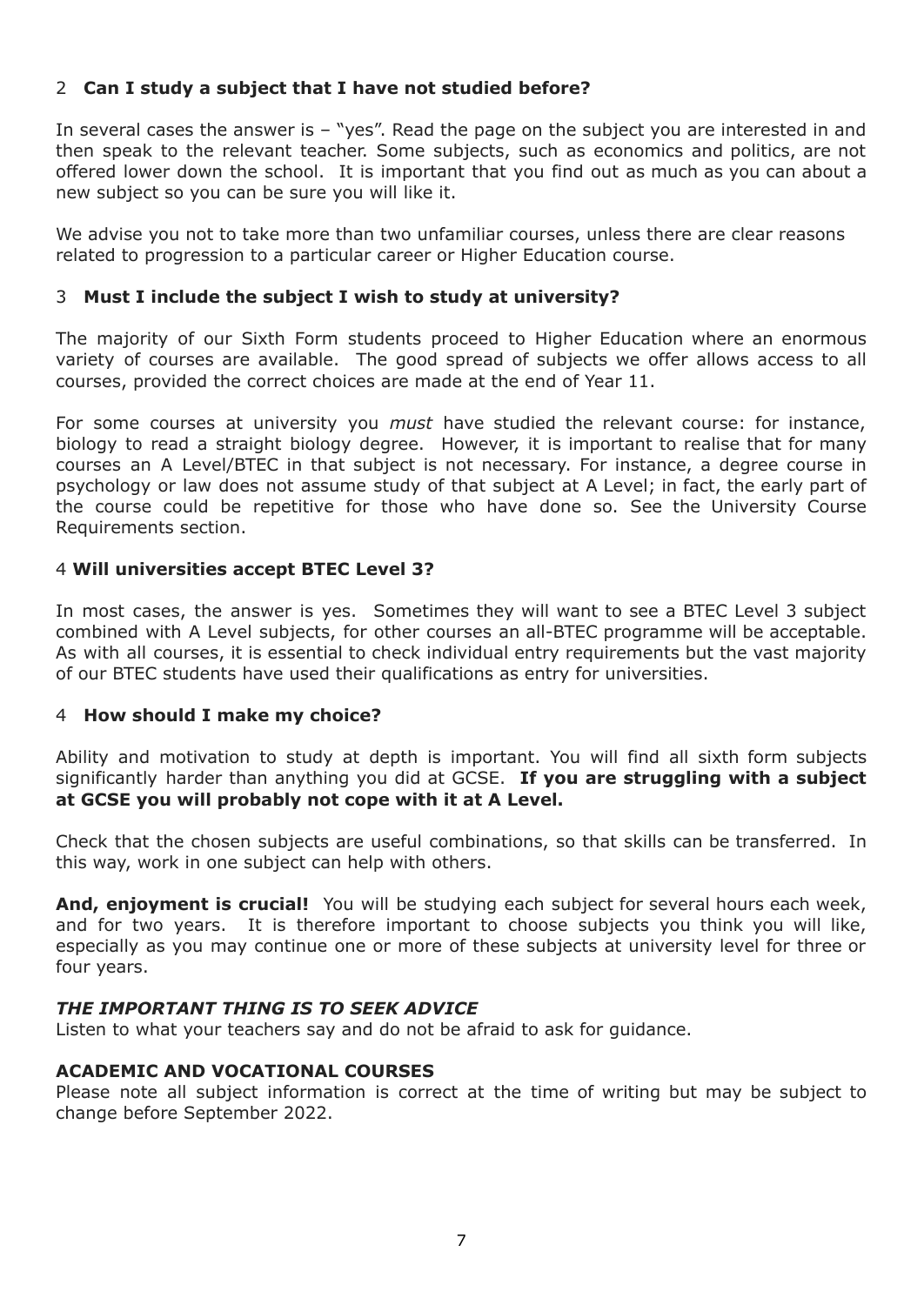### **Higher Education Entry Requirements**

| <b>University Subject</b>                              | <b>Essentials</b>                                             | <b>Useful Subjects</b>                                                        |
|--------------------------------------------------------|---------------------------------------------------------------|-------------------------------------------------------------------------------|
| Accountancy                                            |                                                               | Maths, Business/Economics, Science related                                    |
| Archaeology &<br>Anthropology                          |                                                               | Geography, History, Sciences                                                  |
| Architecture                                           | Portfolio, although art need not be studied formally          | Art, Maths, Physics                                                           |
| Art & Design                                           | Art                                                           | Other design related subject                                                  |
| Biochemistry                                           | <b>Chemistry, Biology</b>                                     | Maths, Physics                                                                |
| Biology                                                | <b>Biology, Maths</b>                                         | Chemistry                                                                     |
| <b>Biomedical Sciences</b>                             | <b>Chemistry, Biology</b>                                     | Maths, Physics, Applied Science                                               |
| Business Studies,<br><b>Business Management</b><br>etc |                                                               | Maths, Business, Economics                                                    |
| Chemical Engineering                                   | <b>Chemistry, Maths, Physics</b>                              |                                                                               |
| Chemistry                                              | Chemistry, Maths                                              | Another Science                                                               |
| Computer Science                                       | Maths                                                         | <b>Information Technology</b>                                                 |
| Dance                                                  | Dance                                                         | Drama, Music, English, Biology, Sport                                         |
| Dentistry                                              | Chemistry with two of Biology, Physics & Maths                |                                                                               |
| Drama                                                  | English, Drama                                                | Film Studies, Dance, Sport                                                    |
| Economics                                              | <b>Maths</b>                                                  | Economics, History, Geography                                                 |
| Engineering                                            | Maths, Physics                                                |                                                                               |
| English                                                | English                                                       | History, Film Studies                                                         |
| Fashion                                                | <b>Textiles</b>                                               | Art                                                                           |
| Film, TV and Media                                     |                                                               | English, Drama, Film Studies                                                  |
| Geography                                              | Geography                                                     | Maths, Economics, Politics, Biology                                           |
| Geology                                                | Chemistry + Maths/Physics/Biology/Applied Science             | Geography                                                                     |
| History                                                | History                                                       | Economics, English, Politics, Sociology                                       |
| History of Art                                         |                                                               | Art, English, History,                                                        |
| Human, Social &<br>Political Science                   |                                                               | A mixture of arts, sciences & humanities is<br>preferred, Politics, Sociology |
| Law                                                    |                                                               | History, Politics, Psychology, Sociology                                      |
| Marketing                                              |                                                               | Business, Psychology, Sociology, Maths, Art                                   |
| Material Science                                       | 2 from Chemistry/Maths/ Physics/Biology                       |                                                                               |
| Mathematics                                            | Maths, Further Maths                                          | Physics,                                                                      |
| Medicine                                               | <b>Chemistry, Biology, Maths</b>                              | Physics, contrasting subject e.g. English,<br>History, Geography              |
| Natural Sciences                                       | Three of Biology, Chemistry, Physics, Maths                   |                                                                               |
| Pharmacology                                           | <b>Chemistry</b> + two of Biology, Physics and<br>Mathematics |                                                                               |
| Philosophy                                             |                                                               | Maths, Politics, History, Sociology                                           |
| Physics                                                | <b>Maths, Physics</b>                                         | Chemistry,                                                                    |
| Physiotherapy                                          | <b>Biology</b>                                                | Dance, Sport                                                                  |
| Politics                                               | One essay based subject                                       | Politics, Sociology, History                                                  |
| PPE                                                    | <b>Maths</b>                                                  | One essay based subject                                                       |
| Psychology                                             | Biology or other Science / Maths                              | Psychology, Sociology                                                         |
| Social Studies                                         |                                                               | Mathematics, Sociology                                                        |
| <b>Sports Coaching</b>                                 | Sport                                                         | Dance                                                                         |
| <b>Sports Science</b>                                  | Science/Sporty                                                | Biology, Psychology                                                           |
| Veterinary Science                                     | <b>Chemistry, Biology, Maths</b>                              | Physics                                                                       |

Subjects in **bold** are those which are absolutely essential, those in *italics* are required by the majority of courses, although there are some courses which do not require these. Check individual university entry requirements.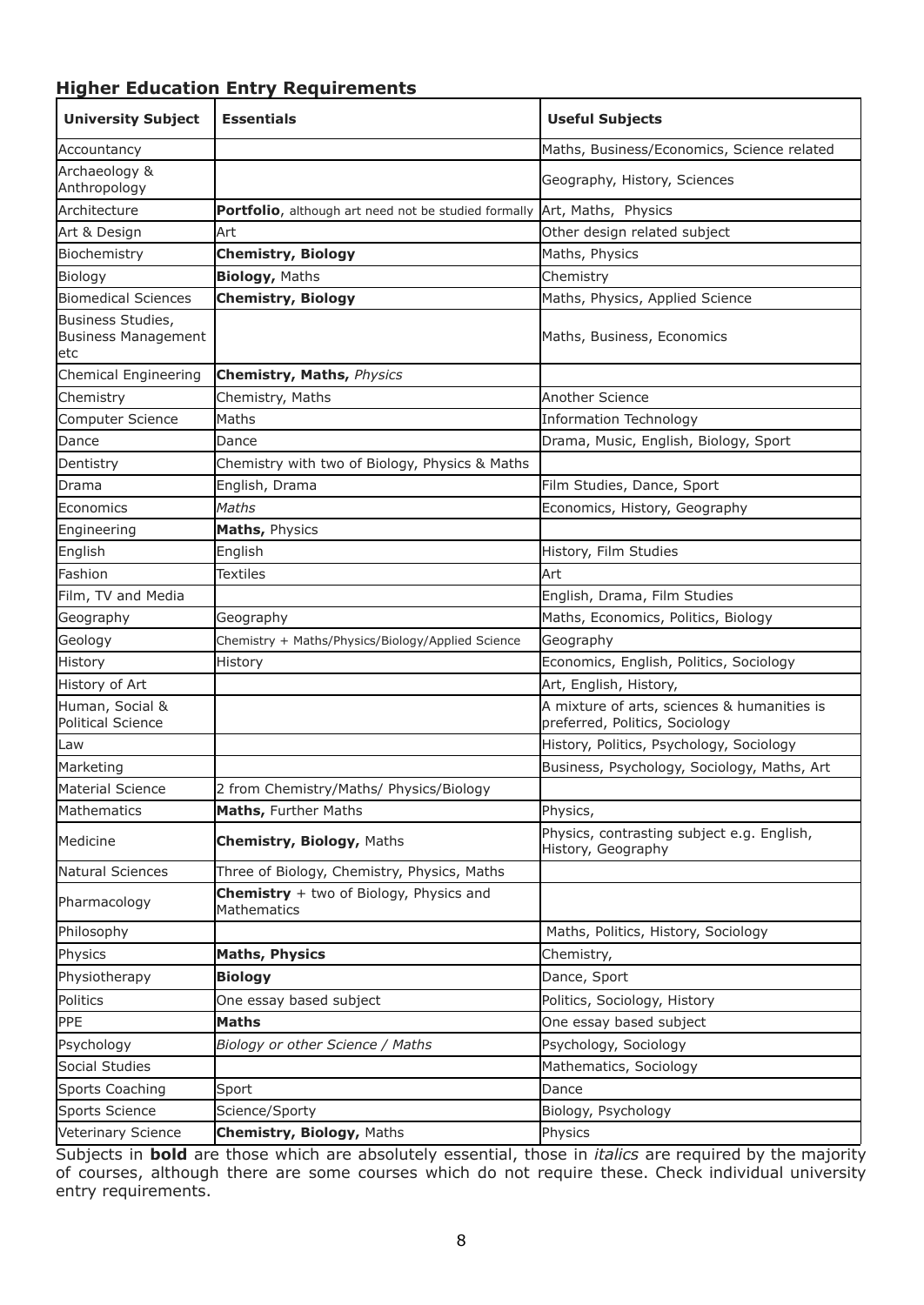## <span id="page-8-0"></span>**APPLIED SCIENCE - BTEC L3 EXTENDED CERTIFICATE**

With an estimated 5.8 million people employed in the Applied Science industry across the UK (that's 20% of the workforce), there's plenty of opportunity for a career in this sector. Learning and applying scientific thinking creates critical thinkers and will drive the next generation of innovation and growth. Principles and concepts combined with skills and real-life applications across a range of scientific disciplines – that's what BTECs in Applied Science are all about. You'll be assessed through practical, task-based and written assessments, which means it's about so much more than just remembering facts and formulae: with a BTEC you're drawing on your knowledge and understanding to apply what you know in realistic situation

#### **AREAS OF STUDY**

In the first year of study students will complete 2 mandatory units which cover a variety of topics across all three sciences. Edexcel BTEC Level 3 Certificate in Applied Science can be gained at the end of the year pending successful completion. In the second year students will go on to complete a further 2 optional units, successful completion of which will result in achievement of Edexcel BTEC Level 3 Extended Certificate in Applied Science.

- Year 1 Applied Science Mandatory Units
- Unit 1 Principles and Application of Science externally assessed written exam
- Unit 2 Practical Scientific Procedures and Techniques internally assessed assignments
- Unit 3 Science Investigation externally assessed practical task
- Unit 8 Optional unit assessed by assignments

#### **ASSESSMENT**

The course is assessed in the form of assignments which are set and marked internally, a practical task set and marked by Pearson and a written exam set and marked by Pearson. The assignments form 42% of the overall grade and externally marked components form 58%. In the assignments, students will be expected to:

- write up the findings of their own research
- use case studies to explore complex or unfamiliar situations
- carry out projects for which they have choice over the direction and outcomes

• demonstrate practical and technical skills using appropriate equipment, procedures and techniques.

#### **Externally assessed components comprise**

• examination – all learners take the same written assessment at the same time

• set task – learners take the assessment during a defined window and demonstrate understanding through completion of a vocational task.

In order to achieve the Extended Certificate you must complete both years, however a certificate can be gained after one year in certain circumstances.Resit opportunities are available.

#### **ENTRY REQUIREMENTS**

Normal Sixth Form entry requirements plus minimum grade 5 in two Sciences.

### **EXAM BOARD & COURSE CODE: Pearson Edexcel 601/7436/5**

#### **Next Steps**

BTEC Applied Science gives students a good grounding to go straight into laboratory based employment such as lab technicians, or to advance into further study, and is particularly suitable for progression onto vocational, science based degree programmes such as Nursing or Applied Science. Equally the BTEC Applied Science is suitable for progression onto a range of higher education programmes when combined with other A levels or equivalent.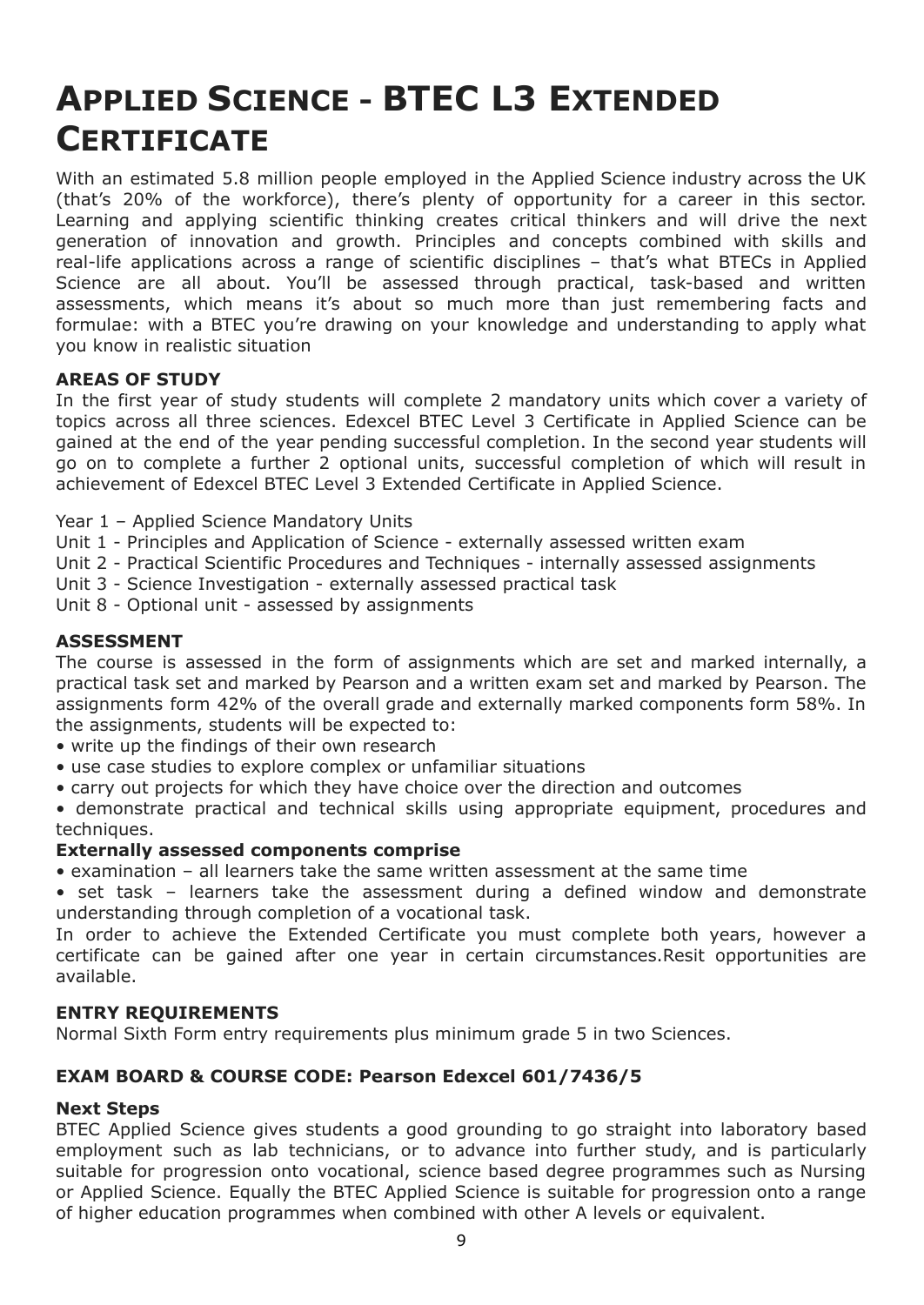## <span id="page-9-0"></span>**ART & DESIGN - A LEVEL**

Studying A Level Art enables you to develop your personal style and identity as an artist. The course aims to further your knowledge, skills and understanding of the world of Art, Craft and Design and emphasises the necessity of self-reliance and independent work. The first year of the course concentrates on building skills and working in different media. Students explore printmaking, photography, drawing and painting with the opportunity to venture into 3D sculpture work. During the second year, students produce their personal project that builds on the skills they have developed in year 1. Students have the opportunity to produce an in depth investigation into their chosen theme. This becomes the basis for their Personal study where students endeavour to explore the work of artists and designers and compare it to their own work. Students are guided in visual literacy and an understanding of concepts in Art and Design.

#### **AREAS OF STUDY**

Students study Art, Craft and Design which gives them flexibility to work with 2 different disciplines. Fine Art, Photography, Graphic Communication, Art Textiles and Three Dimensional Design are the disciplines that the students can choose from.

#### **ASSESSMENT**

During the first year, you will complete 2 units of work. Both units of work are thematic enquiries. The full A Level requires you to produce an investigative piece of work of your own choosing as well as a 3000 word essay which links into your own practice as an artist. There is also another Externally Set Assignment (with a 12 hour exam). The assessment of A Level occurs at the end of the summer term and is in the form of an exhibition.

#### **ENTRY REQUIREMENTS**

Normal Sixth Form entry requirements plus GCSE Art grade 6 or above. Entry requirements are occasionally negotiable.

#### **EXAM BOARD & COURSE CODE:** Pearson Edexcel (9AD0)

#### **OPPORTUNITIES**

Gallery visits, specialist workshops, a trip abroad to visit galleries.

#### **NEXT STEPS**

A Level Art can be the foundation stone upon which a huge variety of Degree and Higher Education courses are built. For instance; Fine Art, Ceramics and Glass, Sculpture, Metalwork, Silversmithing, Jewellery, 3D Design, Photography, Film and TV, Computer Animation etc. The usual pathway is A Level Art, BTEC Foundation Course in Art and Design then a degree course. (One may alternatively opt to do a foundation degree). Art Schools that students have successfully applied to include Central St Martin's, Falmouth Art School, Bournemouth Art School, Camberwell School of Art and Oxford Brookes University.

A Level Art is a valuable qualification to gain whatever other courses you are taking as it demonstrates to universities/employers that you have the capacity for creative thought and an enquiring mind. Possible careers include artist, architect, community worker, fashion designer, graphic designer, illustrator, textile manufacturer, advertising executive, multimedia worker and museum curator.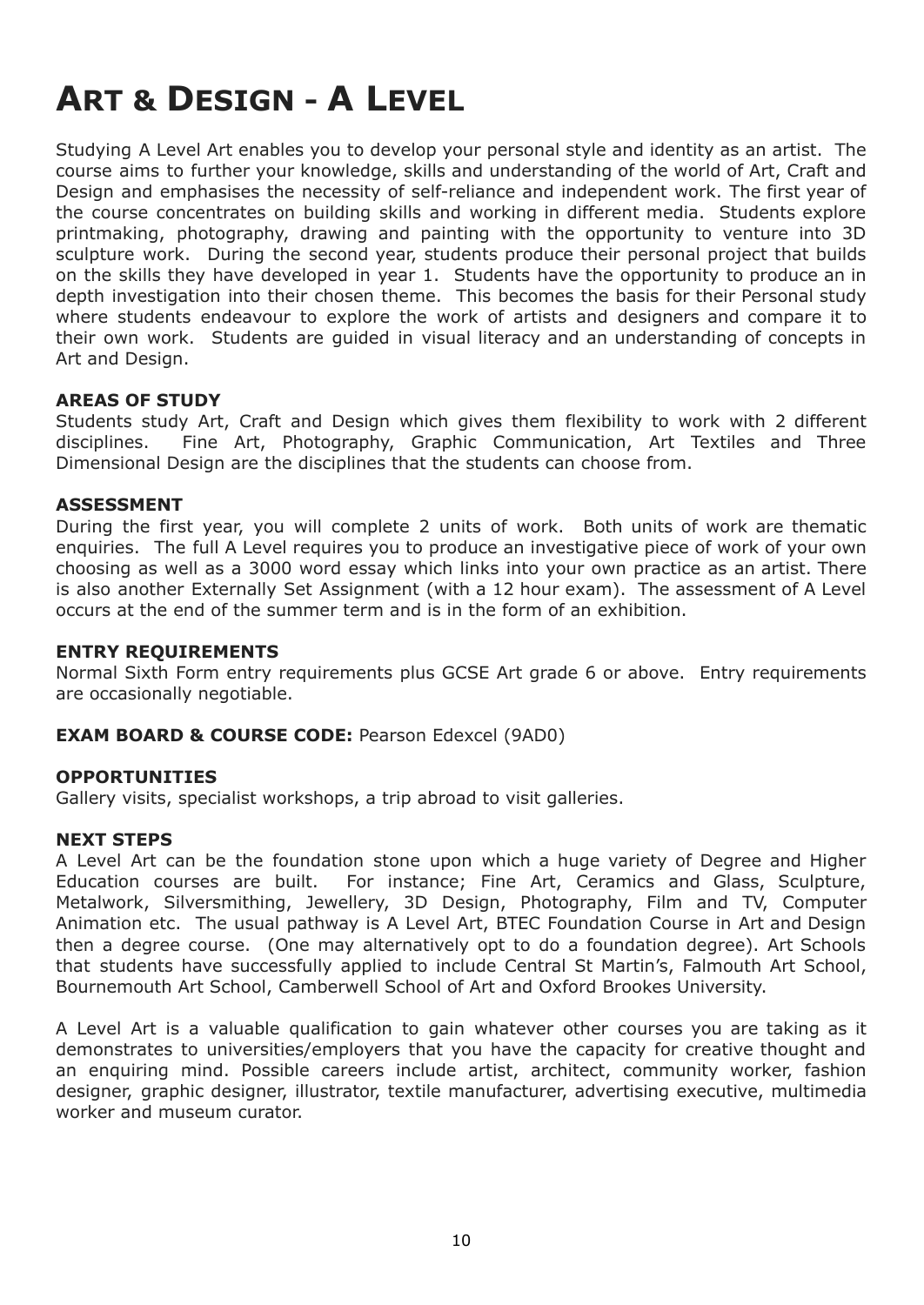## <span id="page-10-0"></span>**BIOLOGY - A LEVEL**

Referred to as the 'science of life', the Biology A Level course is designed for those who are passionate about Biology and have an interest in exploring the biological world around them. Biology is an exciting, practical science that explores all living things and allows you to gain an in-depth understanding of all living organisms on our planet, including how they function as well as how they rely on one another to survive. You start understanding and respecting the diversity of life forms across this little world of ours – called Earth.

The study of Biology also helps students to build up skills in research, problem solving, organisation and analytical skills. Given the group work that occurs throughout the course, students also develop good teamwork and communication skills.

#### **AREAS OF STUDY**

- Biological molecules, cells, exchange, mass transport
- Variation, evolution, inheritance
- Photosynthesis, respiration, energy transfers
- Nervous coordination, muscle contractions, homeostasis
- Genetics and genetic technologies

Practical skills are assessed throughout the course. There are 12 required practicals which cover a variety of apparatus and techniques.

#### **ASSESSMENT**

Assessment is by 3 exams at the end of Year 13, and ongoing assessment of practical skills for the additional practical endorsement. All components contain synoptic assessment of the whole course.

#### **ENTRY REQUIREMENTS**

Normal Sixth Form entry requirements plus minimum two grade 6s in GCSE Science subjects; or a minimum grade 6 in GCSE Biology.

#### **EXAM BOARD & COURSE CODE:** AQA (7402)

#### **NEXT STEPS**

A Level Biology is usually studied with other science-based subjects and can lead to the following degree course: Biomedical Sciences, Biochemistry, Dentistry, Dietetics, Earth Sciences, Environmental Science, Forensic Science, Geology, Medical Science, Medicine, Nursing, Pharmacy, Physiotherapy, Sports Science, and Veterinary Science. It is a particularly good choice for people who want to pursue a career in health and clinical professions. The course is also a good basis for sales or marketing careers in scientific industries e.g. pharmaceuticals and healthcare PR.

The Biology course can be taken as a stand-alone subject or to complement Chemistry, Physics, BTEC Applied Science or Psychology.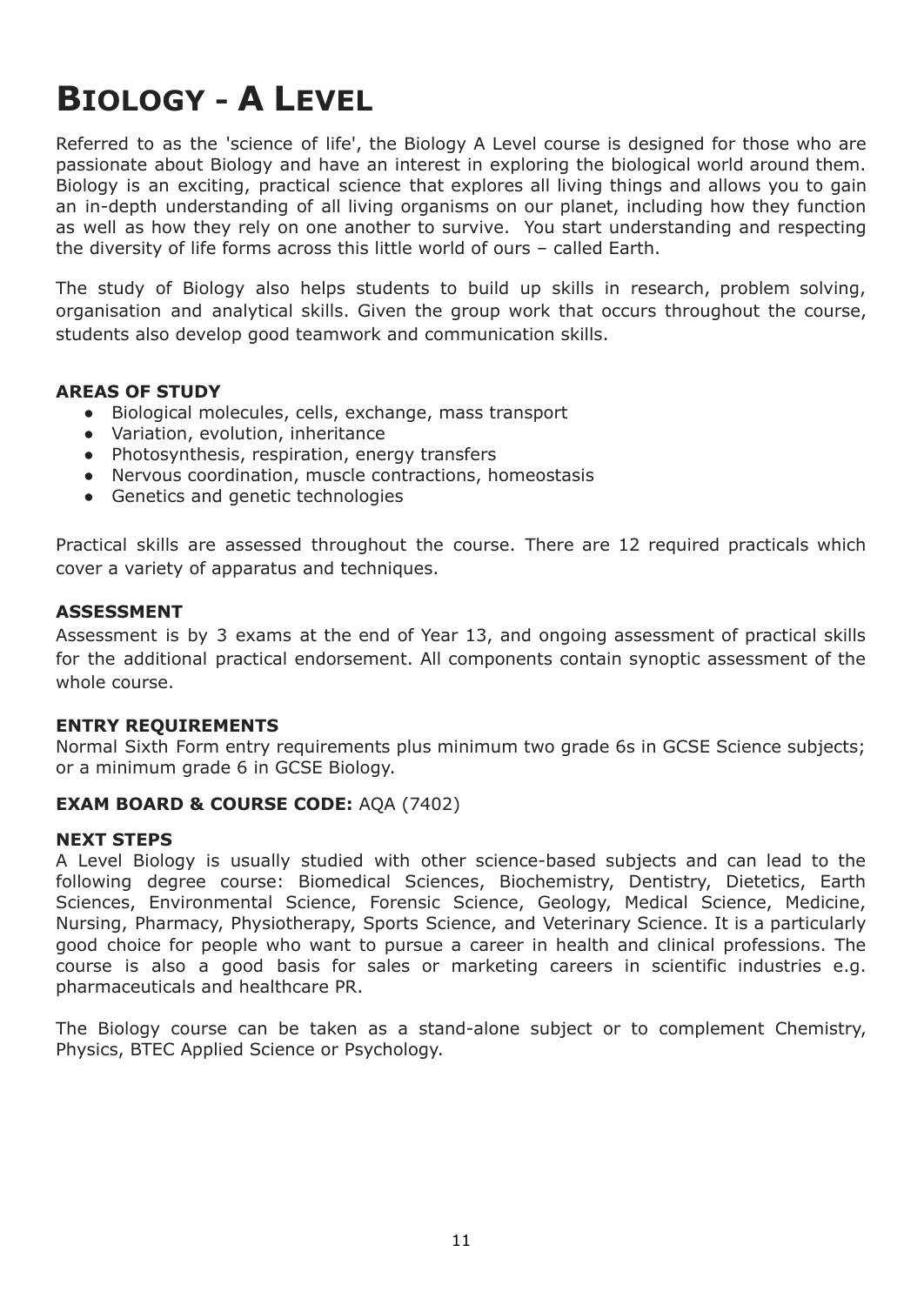## <span id="page-11-0"></span>**BUSINESS STUDIES - A LEVEL**

The course allows students to develop an understanding of up-to-date and contemporary business concepts with a particular focus on business decision making. Students will learn to use a variety of quantitative decision making techniques that will not only help them when studying the course but also for entering the world of work. Students will study different approaches to marketing, human resource management, operations and finance as well as an in-depth look at strategic decision making and corporate change management.

#### **AREAS OF STUDY**

You will study four themes of work.

**Year 1** – Decision making to improve performance.

Students will study a brief introduction to business that looks into the nature of decision making, key business stakeholders and the importance of legal ownership. Then study decision making in the four functional areas in more depth: marketing, finance, human resources and operations.

**Year 2** – Business strategy and decision making

Students build on their knowledge from year 1 by looking at how all of the functional areas come together, allowing for synoptic decision making. Then students will study the different strategies for business success with focus on strategic position, direction and the management of any change.

#### **ASSESSMENT**

Students are assessed by three externally set written examinations.

#### **ENTRY REQUIREMENTS**

Prior study of Business is not essential. Normal Sixth Form entry requirements plus at least a 5 in English or a similar subject involving essay writing (this does not have to be Business GCSE) and at least a 5 in Maths.

#### **EXAM BOARD & COURSE CODE:** AQA (7132)

#### **OPPORTUNITIES**

Students are expected to get involved with a number of business projects that the school runs allowing them to put theory into practice.

#### **Next Steps**

An A Level in Business allows students to have access to a wide range of possible careers and higher education opportunities. Students will acquire a variety of transferable skills throughout the course that will benefit them in the world of work, whatever they choose to do. Students will develop analytical, evaluative and quantitative reasoning skills that are in great demand in industry and are seen by universities and colleges as being of great value. Possible careers include accountant, banker, stockbroker, actuary, economist management consultant, human resource management, marketing and insurance.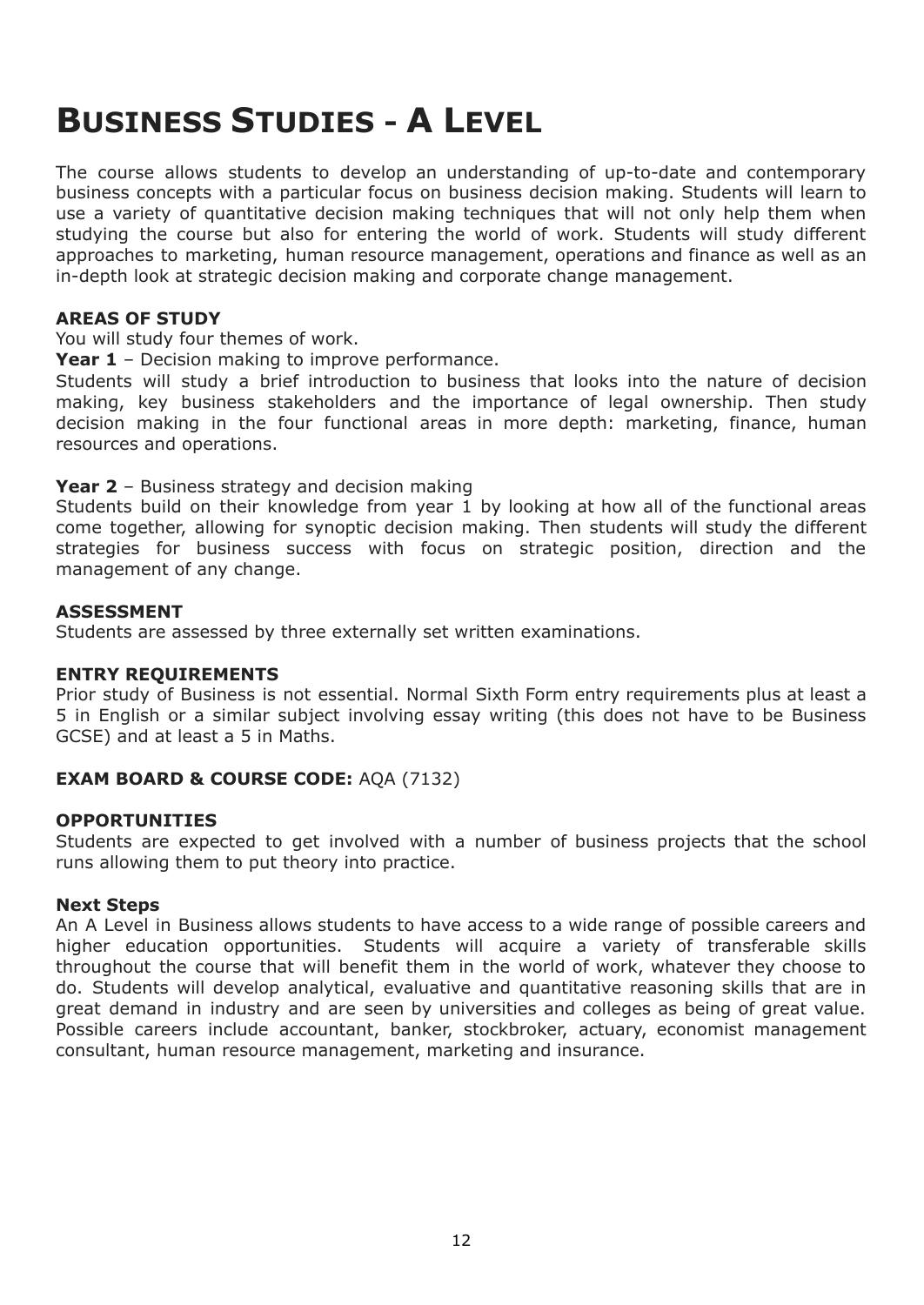## <span id="page-12-0"></span>**BUSINESS STUDIES - BTEC LEVEL 3 BTEC BUSINESS CAN BE STUDIED AS ONE OF TWO QUALIFICATIONS:**

**EXTENDED CERTIFICATE IN BUSINESS** is equivalent in size to one A Level where you will complete four units. BTEC business is ideal for those that excel at research tasks and prefer an ongoing assessment style (coursework) as opposed to A Level Business that is assessed entirely through external examination. To study this select 'Business 1'.

- **Exploring business:** This is a coursework assessed unit which looks at two organisations, one national and one local and how their business environment is different. Students will investigate the role of legal ownership, stakeholders and the external business environment and how they influence the two businesses' success.
- **● Developing a marketing campaign:** This unit is an externally assessed controlled assessment that will be completed in exam conditions after a series of lessons preparing for the investigation. Students will spend the year exploring and understanding the various components of a successful marketing campaign.
- **● Personal and business finance:** This is an externally assessed exam unit that examines students' understanding of both personal and business finance.
- **● Recruitment and selection process:** This is a coursework assessed unit where students will investigate the recruitment and selection process in a large business.

**DIPLOMA IN BUSINESS** is equivalent in size to two A Levels where you will complete eight units. To study this select 'Business 1' AND 'Business 2'

- **Managing an event:** This is a coursework assessed unit where students plan and carry out a business event. Students must carefully plan the event's marketing, finance and the logistics involved.
- **● Investigating customer service:** This is a coursework assessed unit that investigates different customer service techniques. Students will investigate a business as well as demonstrating the ability to provide a high level of customer service.
- **International business:** This is a coursework assessed unit that requires students to investigate a range of firms that operate globally. Students will learn how and why they operate across a number of different countries and some of the complexities involved.
- **Principles of management:** This is an externally assessed controlled assessment unit where students will have to advise on a number of different business decisions. Students will spend the year exploring and understanding different techniques to business management and leadership.

#### **ENTRY REQUIREMENTS**

Normal Sixth Form entry requirements apply.

**EXAM BOARD & COURSE CODE:** Pearson Edexcel - Extended Certificate - 601/7159/5 Diploma - 601/7157/1

#### **Next Steps**

The course allows students to gain confidence through developing independent learning skills. Students learn and use a variety of transferable skills throughout the course, for example, collecting, analysing and interpreting data, communication and identifying and developing the links between different parts of the subject.

A BTEC in Business combines well with almost all other BTEC and A Level subjects and a range of university courses. BTEC Business students develop the skills that employers are looking for, so you may consider a very wide range of employment opportunities which can also include further training. BTEC Business can lead to university degree courses and careers similar to those for A Level Business.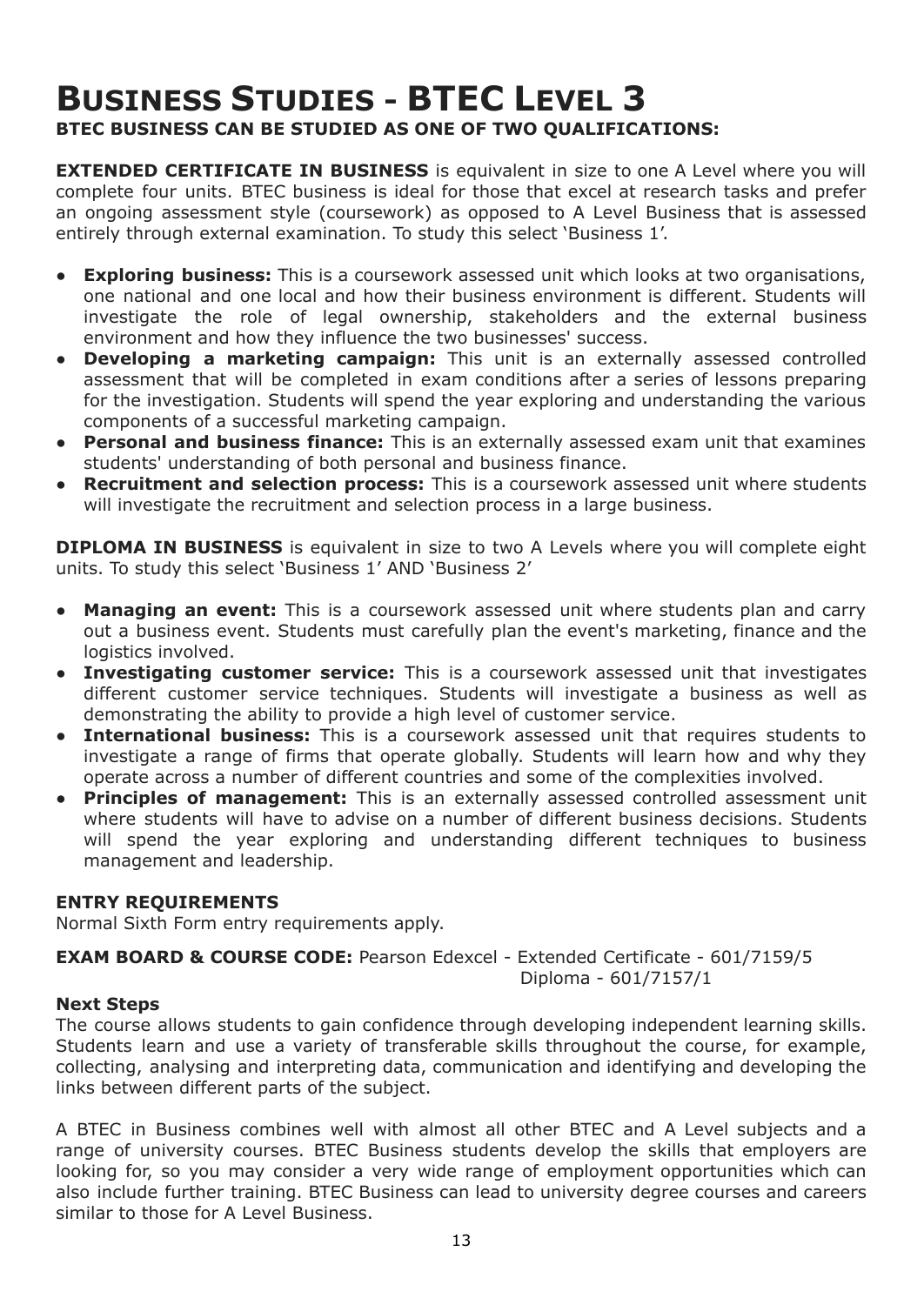## <span id="page-13-0"></span>**CHEMISTRY- A LEVEL**

*"The chemists are a strange class of mortals, impelled by an almost insane impulse to seek their pleasures amid smoke and vapor, soot and flame, poisons and poverty."* - Becher, a chemist from the 17th Century.

Chemistry is a highly respected and valuable subject to study at A Level, allowing further study of chemical concepts at greater depth. In Chemistry, the course provides a flexible approach where the specification is divided into topics, each covering different key concepts of chemistry. Teaching of practical skills is integrated with the theoretical topics and they're assessed both through written papers and, with the Practical Endorsement.

#### **AREAS OF STUDY Year 12**

- Foundations in Chemistry encompassing, broadening and deepening skills from GCSE Science, and ensuring learners develop important quantitative techniques involved in measuring masses, gas and solution volumes, including use of volumetric apparatus.
- Periodic Table and Energy inorganic and physical chemistry, the applications of energy use to everyday life and industrial processes, and current environmental concerns associated with sustainability
- Core Organic Chemistry carbon based chemistry and its important applications to everyday life, and important practical skills necessary for any further scientific study use of Quickfit apparatus for distillation, heating under reflux and purification of organic liquids

### **Year 13**

- Physical Chemistry and Transition Elements the study of energy, reaction rates and equilibria, and the periodic table. This module draws heavily on prior modules and allows development of quantitative techniques involved in determination of pH and rate
- Further Organic Chemistry and Analysis introducing several new functional groups and emphasises the importance of organic synthesis. This module also adds NMR spectroscopy to the instrumentation techniques used in organic and forensic analysis.

#### **ASSESSMENT**

Assessment is by 3 exams at the end of year 13, and ongoing assessment of practical skills for the additional practical endorsement. All components contain synoptic assessment of the whole course.

#### **ENTRY REQUIREMENTS**

Normal Sixth Form entry requirements plus minimum two grade 6s in GCSE Science subjects; or a minimum grade 6 in GCSE Chemistry. A grade 6 in Mathematics is advised.

#### **EXAM BOARD & COURSE CODE: OCR** (H432)

#### **NEXT STEPS**

Combined with other Sciences at A Level, Chemistry can lead to further study at university such as Medicine, Veterinary Science, Sports Science, Engineering and Environmental Science. Even if you don't choose to take any science further, studying Chemistry A Level shows employers and further education providers that you have problem solving skills and are able to understand difficult concepts. Chemistry degrees are well known for having strong job prospects; there's a growing need for those who have not only advanced science know-how, but also have creative capabilities. Particular job areas include in analytical chemistry, engineering, healthcare research, forensic science and pharmacology, as well as outside science in accounting, consultancy, journalism and teaching.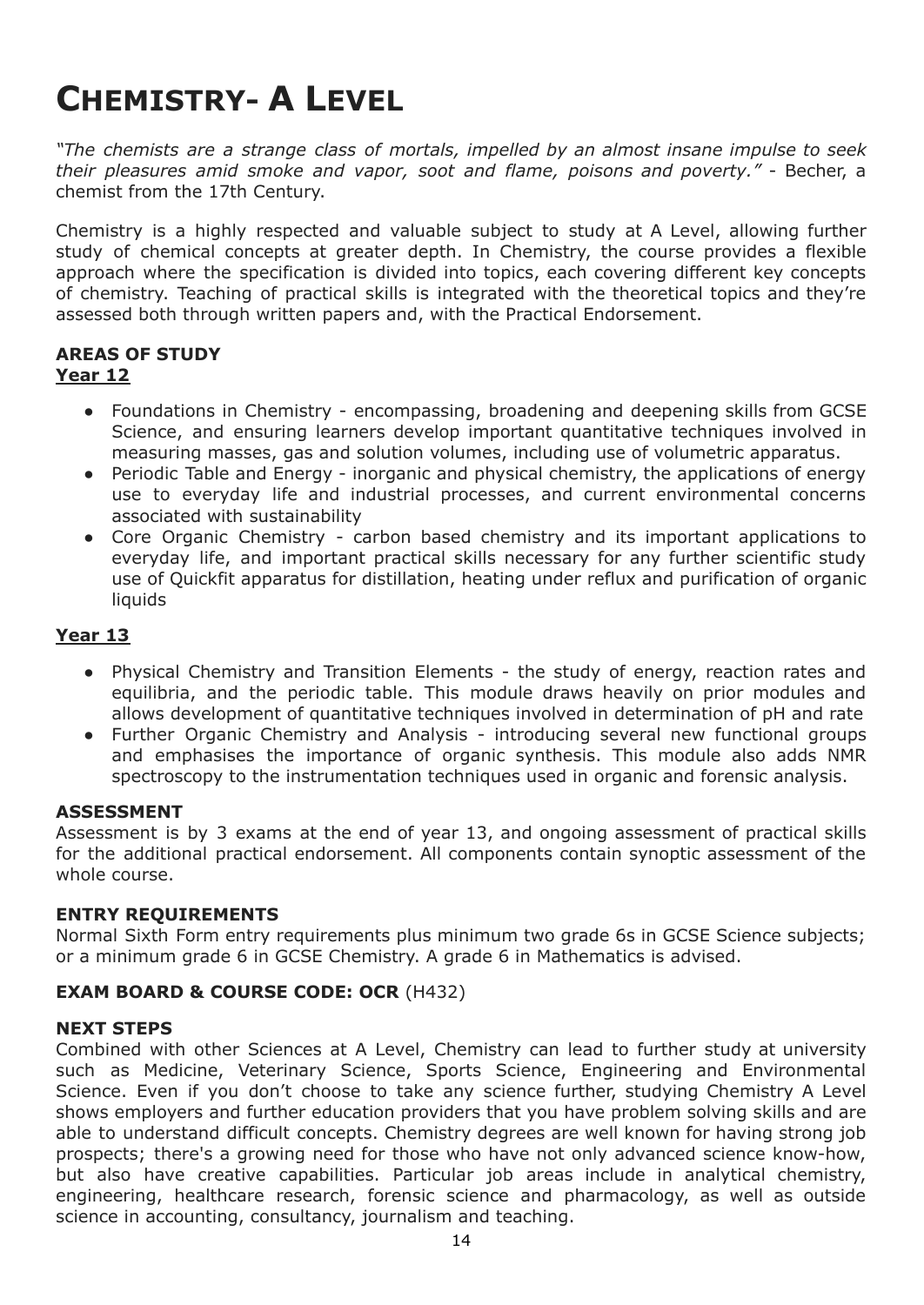## <span id="page-14-0"></span>**DANCE - BTEC L3 EXTENDED CERTIFICATE**

BTEC Extended Certificate is designed for students who have a passion for dance and will provide students with a wide variety of performance and appreciation skills that can be taken into higher education, it is also an excellent progression from the BTEC TECH award.

This course is the equivalent of 1 A level so can be combined with other complementary subjects within Sixth Form study. It allows you to develop your style as an individual performer and develop your skills ready for vocational courses or degree level study.

The technique classes will focus on developing posture, alignment, flexibility and control. This course also offers the opportunity to gain an additional level 3 qualification by completing the Rambert Contemporary Grades, which PRS is the first organisation in the country to complete. The additional opportunities that are available within this course allows you to fully immerse yourself in the performing arts and allows you to experience and embody the passion of the theatre through additional performances and the department's passion and professional experience.

### **AREAS OF STUDY**

**Unit 1**: Investigating practitioners' work (externally set and assessed).

We investigate the work of performing arts practitioners and develop critical analysis skills and contextual understanding of how practitioners communicate themes in their work. We look at: Matthew Bourne, Bob Fosse, Akram Khan, Martha Graham and Christopher Bruce

**Unit 2**: Developing skills and techniques for live performance (internally assessed)

Exploring technical performance skills with a focus on developing skills and techniques in at least two different performance styles.

**Unit 3**: Group performance workshop (Externally set and assessed) work collaboratively to create a performance in response to a given stimulus.

**Jazz Dance techniques**: practical development, application and performance of Jazz Dance OR

**Contemporary Dance techniques**: technique classes and performances based on professional works.

#### **ASSESSMENT**

This course has a practical focus with 2 of the 3 units being coursework based, the Unit 1 written exam is externally set and marked

#### **ENTRY REQUIREMENTS**

Normal Sixth Form entry requirements plus some dance experience, either GCSE, BTEC or outside dance lessons. (Entry requirements are occasionally negotiable).

#### **EXAM BOARD & COURSE CODE:** Pearson Edexcel **(601/7233/2)**

#### **OPPORTUNITIES**

Theatre visits, specialist workshops and performance opportunities and working with the Royal Academy of Dance.

#### **NEXT STEPS**

This course can lead into degree courses in dance, performing arts and arts administration. This qualification is also a good grounding for dance teaching qualifications with the ISTD or RAD. This could also lead to full time vocational training at places such as: Urdang Academy, London Studio Centre, Millennium Performing Arts, Doreen Bird, LIPA and Stella Mann. As well as being a dancer, particular job roles include community worker, drama therapist, director, presenter, teacher and lecturer, and stage manager.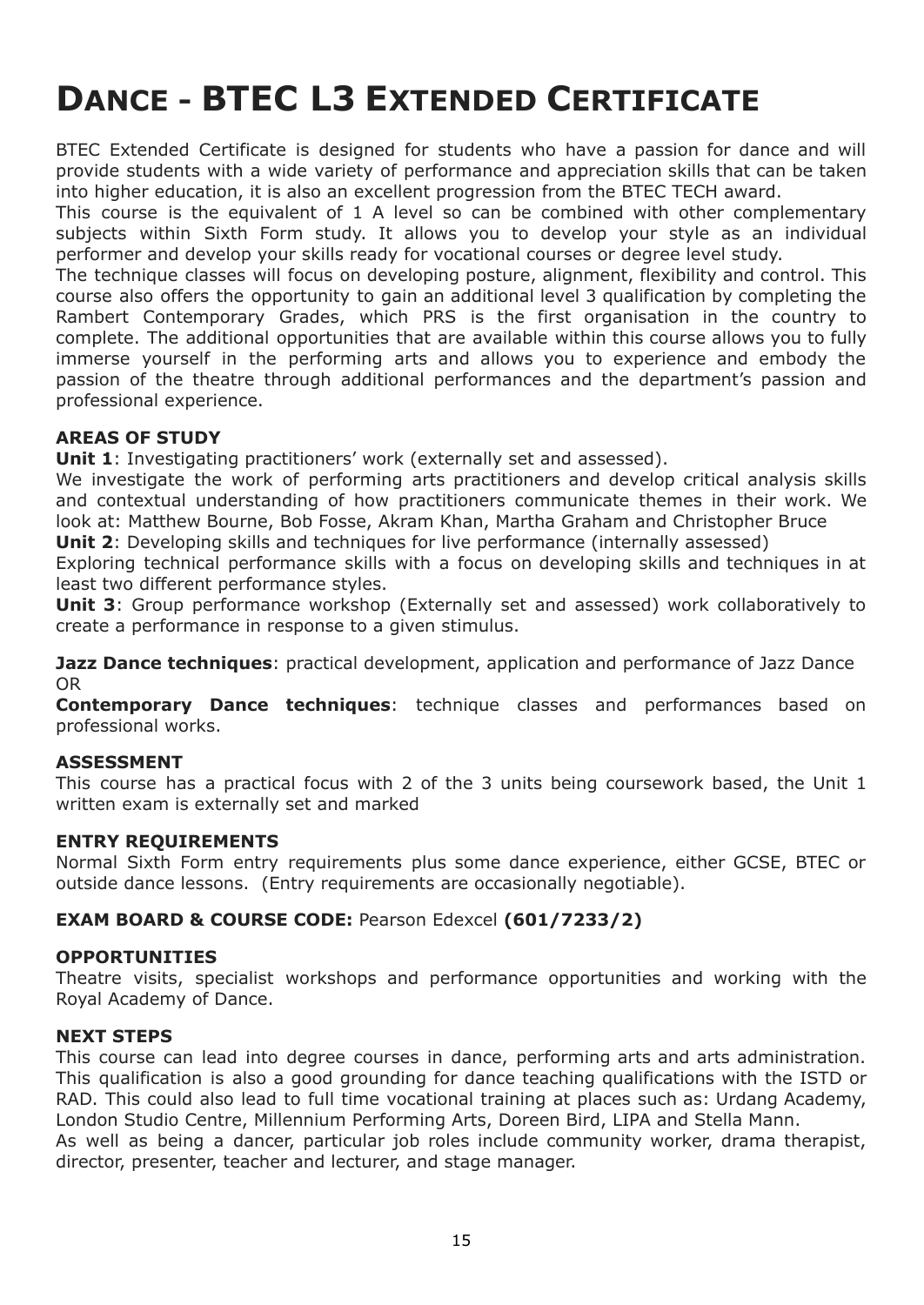## <span id="page-15-0"></span>**DRAMA - BTEC L3 EXTENDED CERTIFICATE**

This course immerses you in the performing arts and allows you to experience and embody the passion of the theatre through additional performances and the department's passion and professional experience.

BTEC Extended Certificate is designed to provide students with a wide variety of performance and appreciation skills that can be taken into higher education and is an excellent progression from the BTEC TECH award. This course is the equivalent of 1 A level so can be combined with other complementary subjects within Sixth Form study. It allows you to develop your style as an individual performer and develop your skills ready for vocational courses or degree level study.

The technique workshops will focus on developing characterisation, stage presence and vocal techniques.

### **AREAS OF STUDY**

**Unit 1**: Investigating practitioners' work (externally set and assessed).

We investigate the work of performing arts practitioners and develop critical analysis skills and contextual understanding of how practitioners communicate themes in their work. We look at: Stanislavski, Brecht, Berkoff, Boal and Frantic Assembly

**Unit 2**: Developing skills and techniques for live performance (internally assessed)

Exploring technical performance skills with a focus on developing skills and techniques in at least two different performance styles.

**Unit 3**: Group performance workshop (Externally set and assessed) work collaboratively to create a performance in response to a given stimulus.

**Improvisation:** Practical exploration of improvisation techniques based on a range of stimuli.

#### **ASSESSMENT**

This course has a practical focus with 2 of the 3 units being coursework based, the unit 1 written exam is externally set and marked

#### **ENTRY REQUIREMENTS**

Normal Sixth Form entry requirements plus some drama experience, either GCSE, BTEC or outside drama lessons. (Entry requirements are occasionally negotiable).

#### **EXAM BOARD & COURSE CODE: Pearson Edexcel (601/7233/2)**

#### **OPPORTUNITIES**

Theatre visits, specialist workshops and performance opportunities.

#### **NEXT STEPS**

Dance and Drama are excellent complementary subjects to study alongside each other, if both subjects are chosen then additional units are studied in one of the subjects to take the qualification to 2 A-level equivalents and therefore a National Diploma in Performing Arts is studied.

This course can lead into Degree courses in Drama, performing arts and arts administration. This qualification is also a good grounding for Drama teaching qualifications with LAMDA. This could also lead to full time vocational training at places such as: LAMDA, RADA, Guildford School of Acting. As well as acting, particular job roles include community worker, dancer, drama therapist, director, presenter, teacher and lecturer, and stage manager.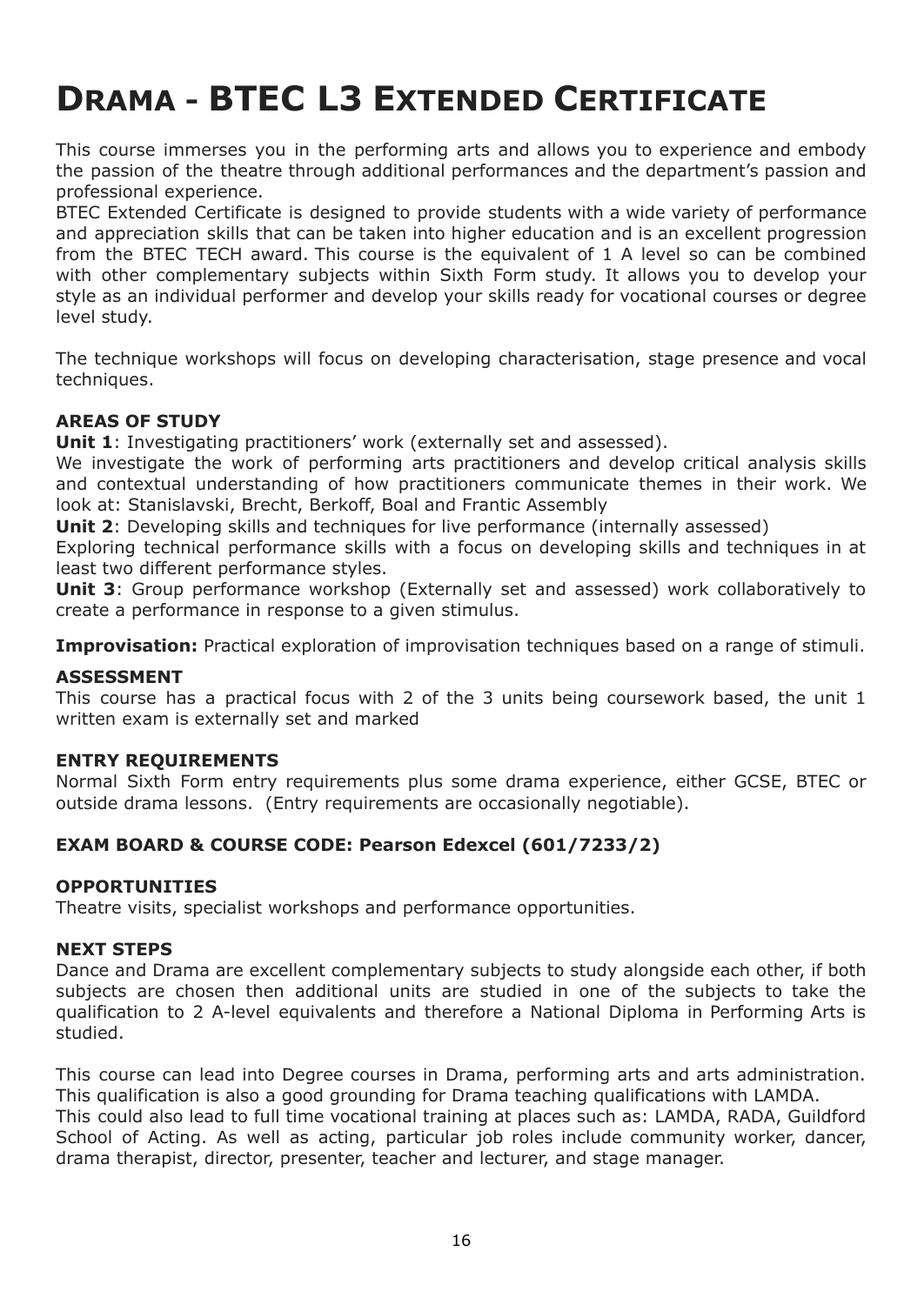## <span id="page-16-0"></span>**ECONOMICS - A LEVEL**

The course allows students to develop an understanding of relevant economic concepts and theories. Students will learn how to apply economic concepts and theories in a range of contemporary contexts. Students will be required to analyse, explain and evaluate the strengths and weaknesses of the market economy and the role of citizens, businesses and governments within it. This course provides an excellent grounding to study Economics or a finance related degree at university. Economics graduates are some of the country's top earners.

#### **AREAS OF STUDY**

You will study four themes of work.

- **Theme 1 – Introduction to markets and market failure -** Students will investigate how markets work, how consumers and firms behave in certain markets and what causes markets to fail.
- **Theme 2 – The UK economy - performance and policies -** Students will investigate the economy as a whole, on a macro level. This will include methods of influencing the behaviour of people and firms on a national level.
- **Theme 3- Business behaviour and the labour market -** This theme requires students to look into more detail at how firms behave in different market contexts and how the labour market works.
- **Theme 4 – International economics -** This theme explores international economics, the role of the financial sector, emerging economies and global poverty and inequality.

#### **ASSESSMENT**

Students are assessed by three externally set examinations.

#### **ENTRY REQUIREMENTS**

Prior study of Business is not essential. Normal Sixth Form entry requirements apply plus at least a grade 6 in English or a similar subject involving essay writing and at least a grade 6 in Maths.

#### **EXAM BOARD & COURSE CODE:** Pearson Edexcel (9EC0)

#### **OPPORTUNITIES**

The school is developing close links with businesses in the area, which allows guest speakers to work with the students in school.

#### **NEXT STEPS**

An A Level in Economics allows students to have access to a wide range of possible careers and higher education opportunities. Students will acquire a variety of transferable skills throughout the course, including analysing and evaluating business and economic information from different sources, developing written communication skills and learning how to solve problems. Such skills are in great demand and are recognised by employers, universities and colleges as being of great value. Possible careers include accountant, economist, risk analyst, investment banker, statistician, actuary, civil servant, quantity surveyor and in government.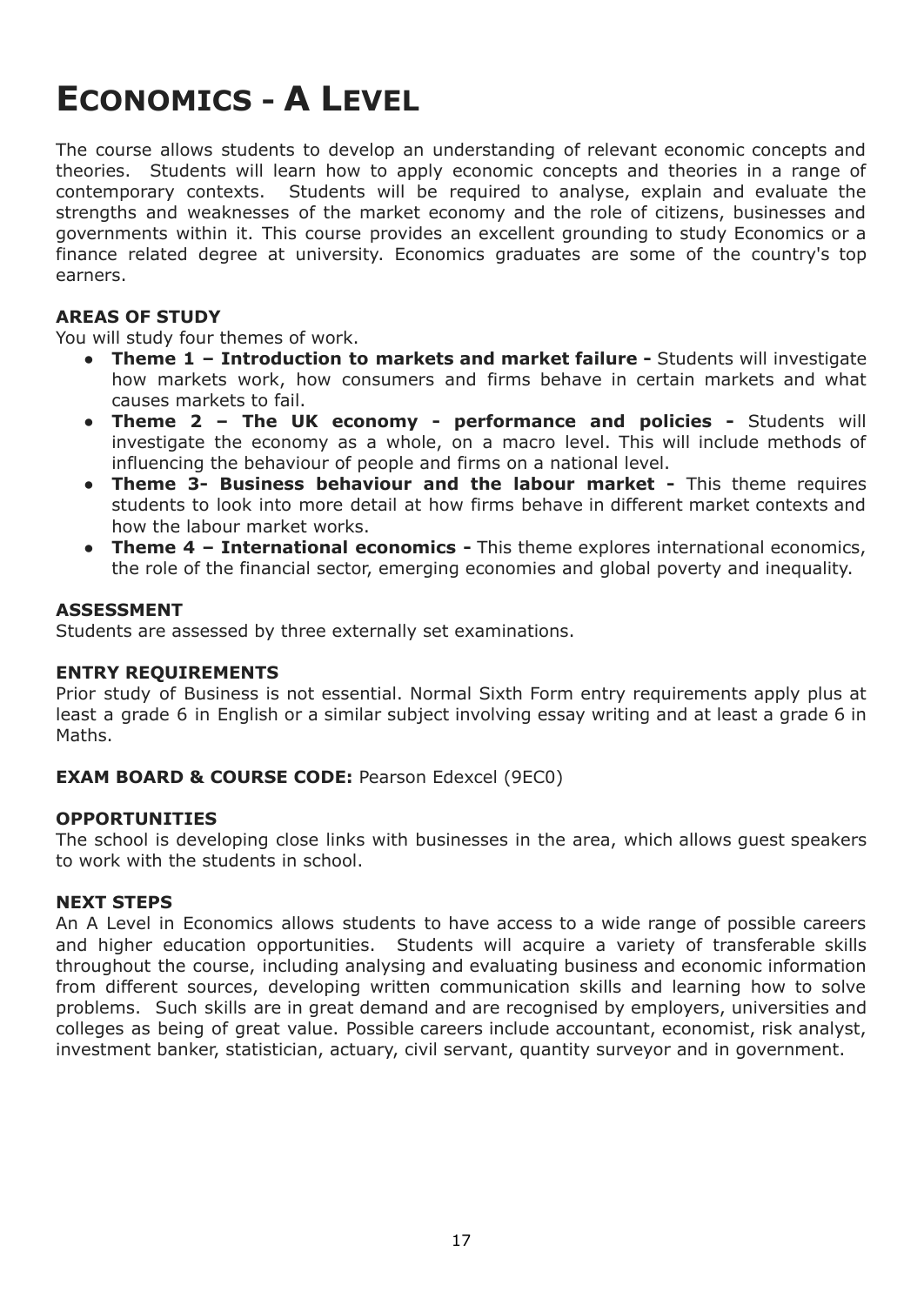## <span id="page-17-0"></span>**ENGLISH LANGUAGE - A LEVEL**

In A Level English Language you will become a master of communication. Understanding why people say what they say, when they say it. Mastering language and how it works unravels a fascinating understanding of how the human mind works and how humanity communicates its fundamental wants and needs.

This is a very popular option, which can serve as a route to studying English, Linguistics, Advertising, Marketing or Media at University. Additionally, and more importantly, the course provides the opportunity for students to develop their understanding of the impact that language has on society and will learn to look beyond the surface level of texts, whether they be written or spoken or both. Students will also have the opportunity to study how the English language works in action, and will learn about the history of language and how as children we develop speech ourselves. Students will learn how to become critical, analytical, evaluative and how to form and express their ideas articulately and convincingly.

### **AREAS OF STUDY**

#### **Year 12**

- **●** Introduction: Text producers and receivers; mode and genre; Language use and users; The linguistic frameworks; Introduction to analysing texts
- Textual variations and representations
- Language Diversity; Language of gender, occupation, class, power, region and the individual
- Original Writing Coursework

#### **Year 13**

- Child Language Acquisition
- Language Change from old English, the printing press, standardisation to the use of emojis and pictures replacing the written word
- Language Investigation Coursework
- Revision and Exam Practise

#### **ASSESSMENT:**

The A Level Course consists of 2 Papers and 2 NEAs (coursework):

**Paper 1**: teaches candidates to analyse spoken and written texts. Students will be expected to compare texts. They will also be expected to explore and analyse child language development.

**Paper 2**: teaches candidates to develop ideas on language diversity and change. They will also be expected to write their own opinion article making linguistic ideas accessible to non-specialists.

**NEA (coursework)**: Pupils will have the opportunity to choose and complete their own language investigation on an area of language and linguistics which fascinates them. They will also study different types of writing and create their own original piece following a style model of their choice.

#### **ENTRY REQUIREMENTS:**

Students should have a passion for English and a commitment to the subject. Normal Sixth Form entry requirements plus a minimum grade 5 at GCSE English.

#### **EXAM BOARD & COURSE CODE:** AQA: 7702

#### **NEXT STEPS:**

An A Level in English Language provides opportunities and careers in: marketing, advertising, journalism, media, broadcasting, recruitment, education, teaching, teaching English as a foreign language, translating and law. The skills taught and mastered within this course are transferable to most careers - many jobs will require mastery of communication.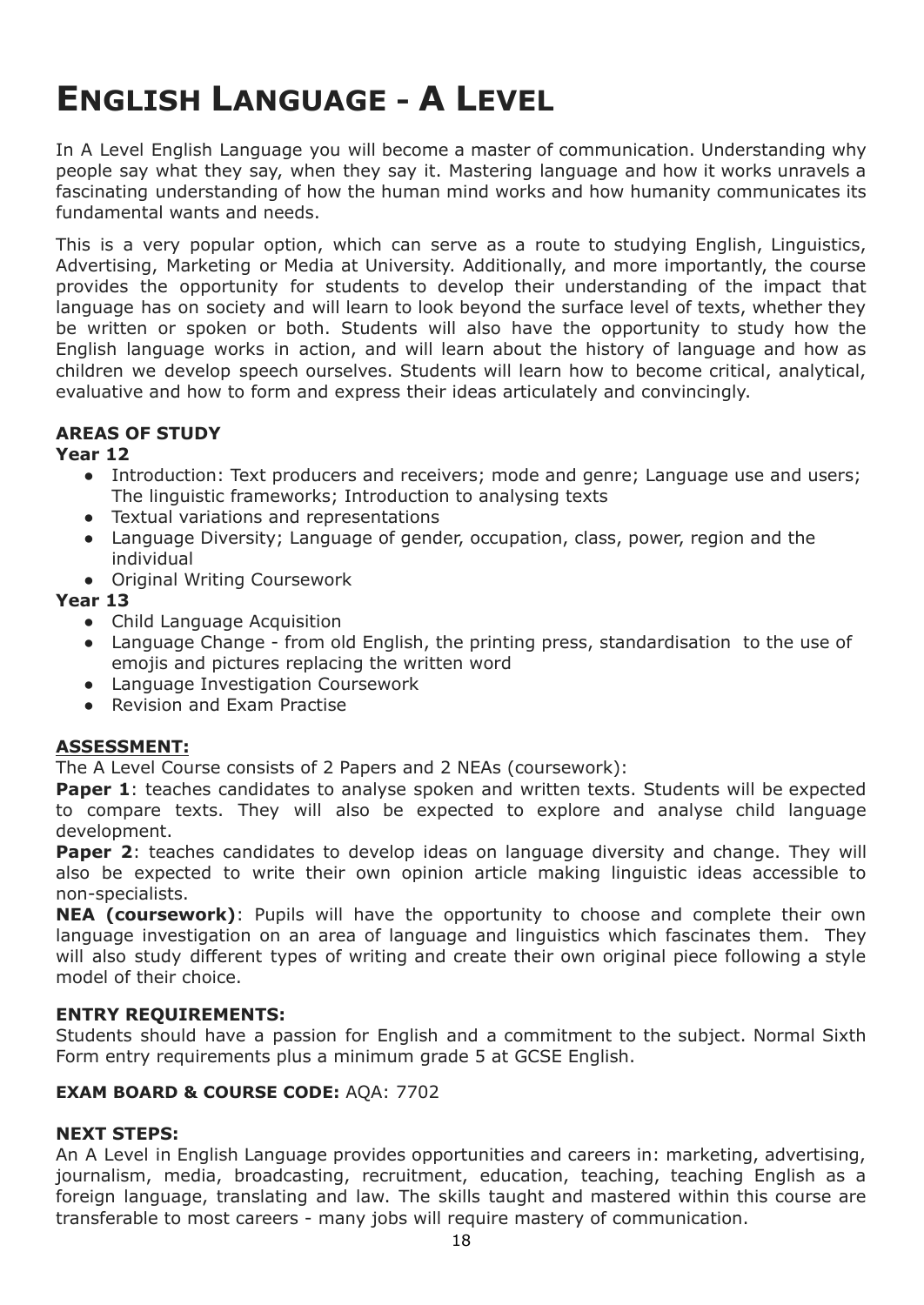## <span id="page-18-0"></span>**ENGLISH LITERATURE - A LEVEL**

English Literature is fundamentally about understanding life, art and the world around us through an examination of how people write and create, why they are motivated to write and how audiences read and react. Importantly at A Level, Literature is not simply an extension of GCSE study, the course looks far beyond the GCSE view of texts. This is not just more of the same.

As an A Level Literature student you are invited to become a critical reader with your own voice and your own opinions. Through the lens of tragedy or political and social protest writing we interrogate texts and the societies that produce them. Students need to be committed to doing independent reading and research; the more you put in the more you get out of this course of study.

## **AREAS OF STUDY**

### **Aspects of Tragedy**

- Shakespeare: Othello
- Shakespeare: Richard II

● F.Scott Fitzgerald: The Great Gatsby

- **Political and Social Protest Writing**
	- Atwood: The Handmaid's Tale
	- Blake: Songs of Innocence and Experience
	- Hosseini: The Kite Runner

### **Coursework**

- Poetry study- studying a collection of poetry through a critical lens. Potential to complete a piece of creative writing during this option.
- Prose study- an independent study on a self-selected prose text using a lens of Feminist or Marxist theory.

### **ASSESSMENT:**

- 80% of the English Literature course is tested through two terminal examinations- one open book and one closed book.
- 20% independent coursework folder. Two essays completed in class time.

### **ENTRY REQUIREMENTS:**

Students should have a passion for English and a commitment to the subject. Normal Sixth Form entry requirements plus a minimum grade 5 at GCSE English.

### **EXAM BOARD & COURSE CODE:** AQA Specification Lit B 1 (7717)

#### **NEXT STEPS**

An A Level in English Literature followed by a degree in the subject can lead to many possible careers. English graduates have strong prospects and there are a lot of applicable and relevant jobs available. Particular job roles include editor, publisher, teacher (in the UK or abroad), journalist, author, librarian, marketer, HR manager and PR executive.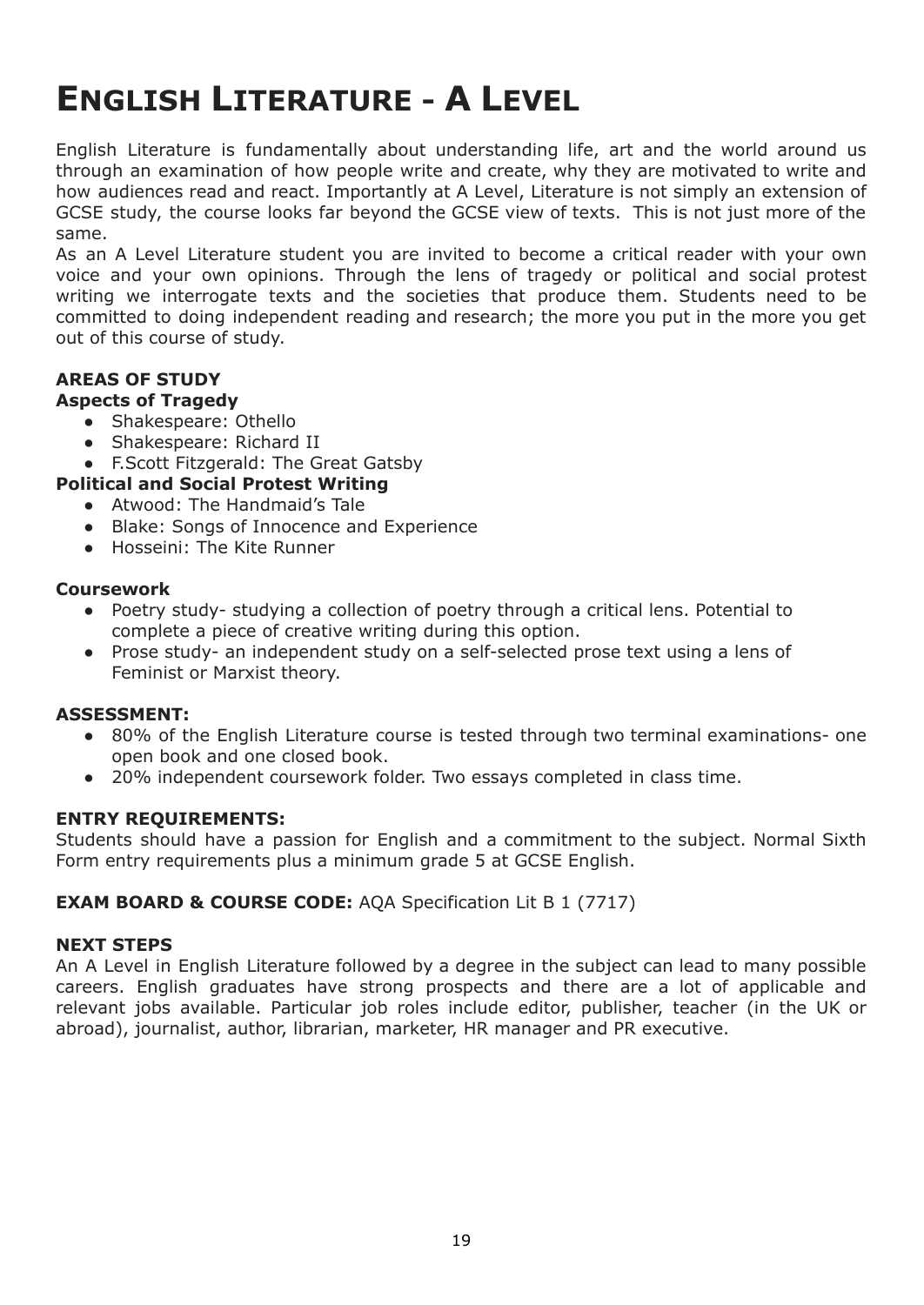# <span id="page-19-0"></span>**FASHION & TEXTILES - A LEVEL**

Fashion and Textiles is a creative and innovative course, aimed at students who have shown a strong interest in the world of Fashion and Textile Design at GCSE level and enjoy the challenge of problem solving. Students will have the opportunity to develop their skills in pattern cutting, surface decoration, designing and garment construction. They will continue to advance their portfolio presentation skills to showcase and communicate their ideas.

Alongside the practical element of the course, students will also immerse themselves in the history of fashion, from the 1900's to the modern day. Gaining an understanding of the impacts society had on fashion and the evolution of silhouettes. Students will continue to build upon their GCSE theory knowledge focusing on their specialism of Textiles.

This is a vibrant and exciting 2 year course, resulting in students creating their own NEA (non-examined assessment), manufacturing high quality garments and enhancing their theoretical knowledge.

#### **AREAS OF STUDY:**

This creative and thought-provoking qualification gives students the practical skills, theoretical knowledge and confidence to succeed in a number of careers. Especially those in the creative industries.

They will investigate historical, social, cultural, environmental and economic influences on design and technology, whilst enjoying opportunities to put their learning into practice by producing a prototype of their choice.

Students will gain a real understanding of what it means to be a designer, alongside the knowledge and skills sought by higher education and employers.

#### **ASSESSMENT:**

Assessment is made up of 3 components, these are:

- Paper 1 (25%) Technical Principles.
- Paper 2 (25%) Designing and Making Principles.
- NEA (Non-examined assessment) (50%) A substantial design and make project.

#### **ENTRY REQUIREMENTS:**

Standard Sixth Form entry requirements plus minimum grade 6 in GCSE Design and Technology with Textiles.

#### **EXAM BOARD & COURSE CODE:** AQA (7562)

#### **NEXT STEPS:**

An A Level in Fashion and Textiles is recognised by universities due to its robust academic content as well as its practical nature. Fashion degrees teach transferable skills such as presentation, research and communication, as well as how to be creative with raw materials and how to succeed in a competitive environment. Particular job roles, as well as fashion designer, include retail buyer, manager, merchandiser, textile technologist, fashion journalist and PR manager.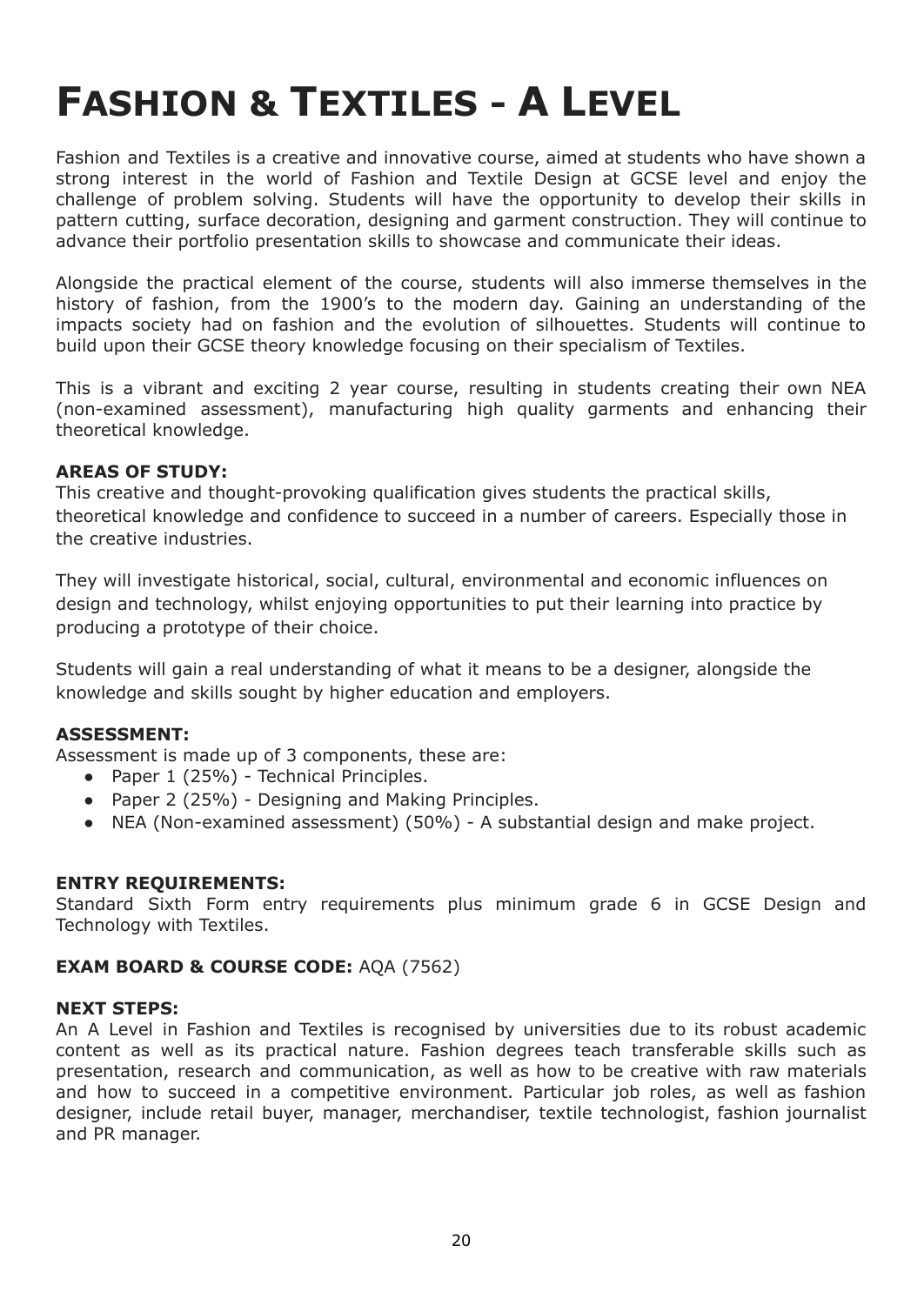## <span id="page-20-0"></span>**FILM STUDIES - A LEVEL**

Film Studies at A Level invites students to take a front row seat in the vibrant world of cinema. Film Studies students are invited to create and interrogate the representation of our world through the medium of film. We watch and analyse a range of films from different genres and countries and explore and evaluate the presentation of social reality and contribution of films to Film itself.

There is a strong theoretical element in Film Studies including narrative theory and the auteur. Complementing this is a strong practical strand of film making that makes this a unique opportunity to be creative at A Level whilst also honing critical thinking skills.

#### **AREAS OF STUDY:**

- British Cinema and social reality
- Global Cinema
- American Cinema- both Classical Hollywood of the 1930's and from 2005 onwards.
- Documentary Film
- Silent film
- Experimental film

#### **ASSESSMENT**

Practical production (either a short film or screenplay) 30% of final assessment. Written paper 70% of the final assessment.

#### **ENTRY REQUIREMENTS**

Standard Sixth Form entry requirements plus minimum grade 5 in English or another essay based subject.

#### **EXAM BOARD & COURSE CODE:** WJEC A67OU10 AND 20

#### **NEXT STEPS**

A degree in Film Studies could lead to a wide range of careers. There is potential to move into practical work, in which the British Film Industry excels or to follow an academic path after A Level study. Careers might include: production designer, film director, film/video editor, location manager, programme researcher, camera operator, producer, production coordinator; as well as a career in advertising, arts administration, community arts worker, concept artist, event manager, marketing executive, PR officer, talent agent, VFX artist.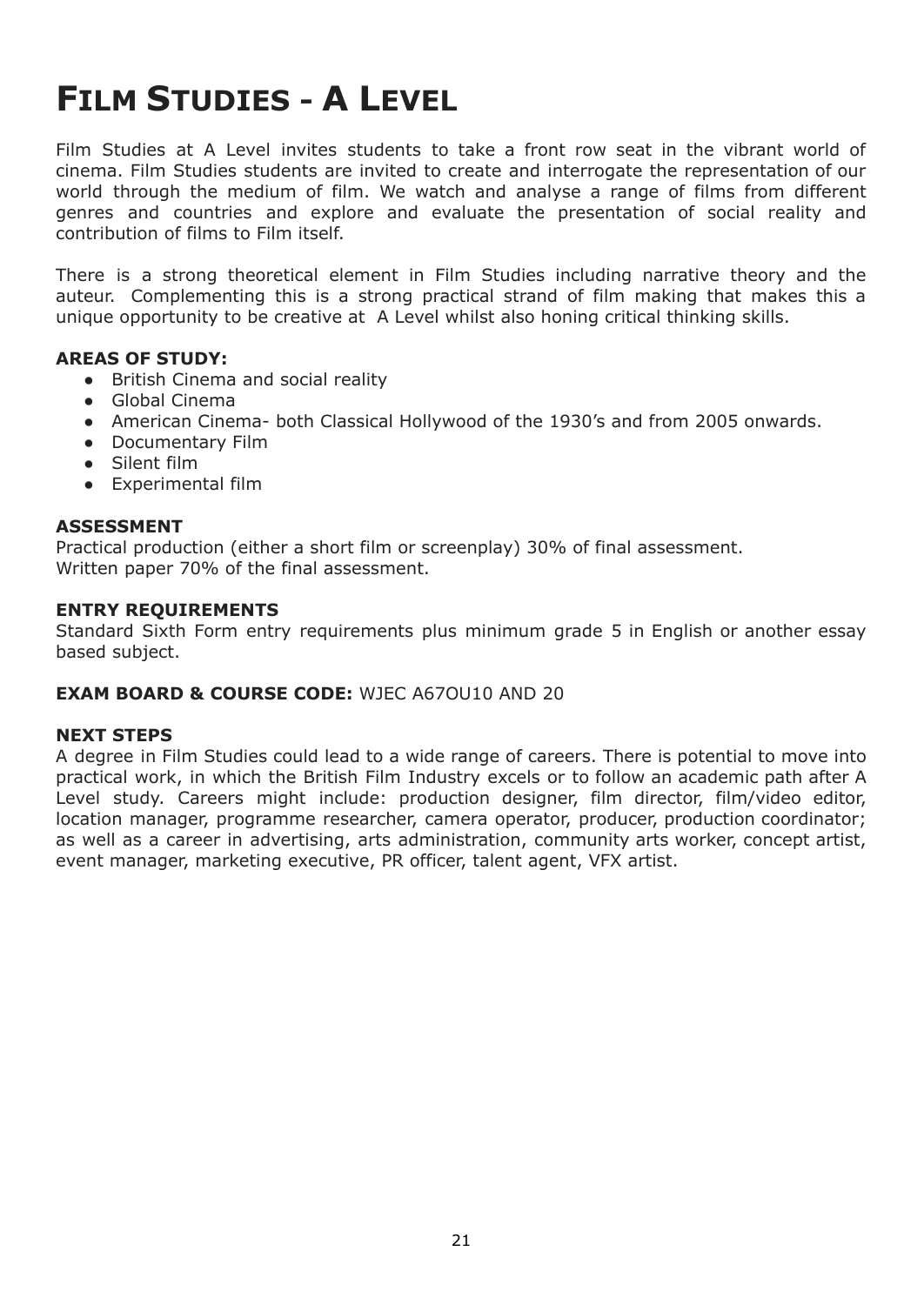## <span id="page-21-0"></span>**GEOGRAPHY - A LEVEL**

For those interested in current issues and their surrounding environment this subject focuses on the interrelationships between people and their environments. The course provides the opportunity to study questions, issues and problems which arise from these relationships. This course encourages students to think critically on a range of issues, develop possible solutions to current environmental problems and consider moral, cultural and political dimensions to problem solving and decision making.

Geography is all about the 'big picture' and should be front and centre in the lives of Sixth Form Geographers from COP 26 and the impacts on all our lives to the Spanish volcano Cumbre Vieja.

#### **AREAS OF STUDY**

The two elements of this course are Physical Systems and Human Interactions and an enquiry approach to learning.

#### **Physical systems**

- Coastal landscapes
- Earth's life support systems
- Geographical skills

#### **Human interactions**

- Changing spaces; making places
- Global migration
- Power and borders
- Geographical skills

#### **Geographical debates**

This paper students look at three themes from: Players; Attitude and Actions and Futures and uncertainties. They will be based on two content areas from the following list.

- Hazardous Earth
- Disease dilemmas
- Geographical skills

#### **Independent Investigation**

Students investigate a topic relating to the course content and produce a three to four thousand word report.

#### **ASSESSMENT**

**Paper 1** - 1 hour 30 minutes long (22% of total A Level)

**Paper 2 -** 1 hour 30 minutes long (22% of total A Level)

**Paper 3** - 2 hours 30 minutes long (36% of total A Level)

Independent Investigation (20% of total A Level)

#### **ENTRY REQUIREMENTS**

GCSE Geography is not compulsory. Normal Sixth Form entry requirements plus a minimum grade 5 in English or another essay based subject such as Citizenship or History is required.

#### **EXAM BOARD & COURSE CODE:** OCR (H481)

#### **OPPORTUNITIES:**

The course requires students to undertake a four day residential field trip to Somerset Local field trips.

#### **NEXT STEPS**

A level Geography can lead to a degree in Human or Physical Geography, Environmental Science or Disaster Management. This opens the door to a vast range of careers such as cartographer, surveyor, planner and developer, teacher, town planner, international aid worker, landscape architect and market researcher.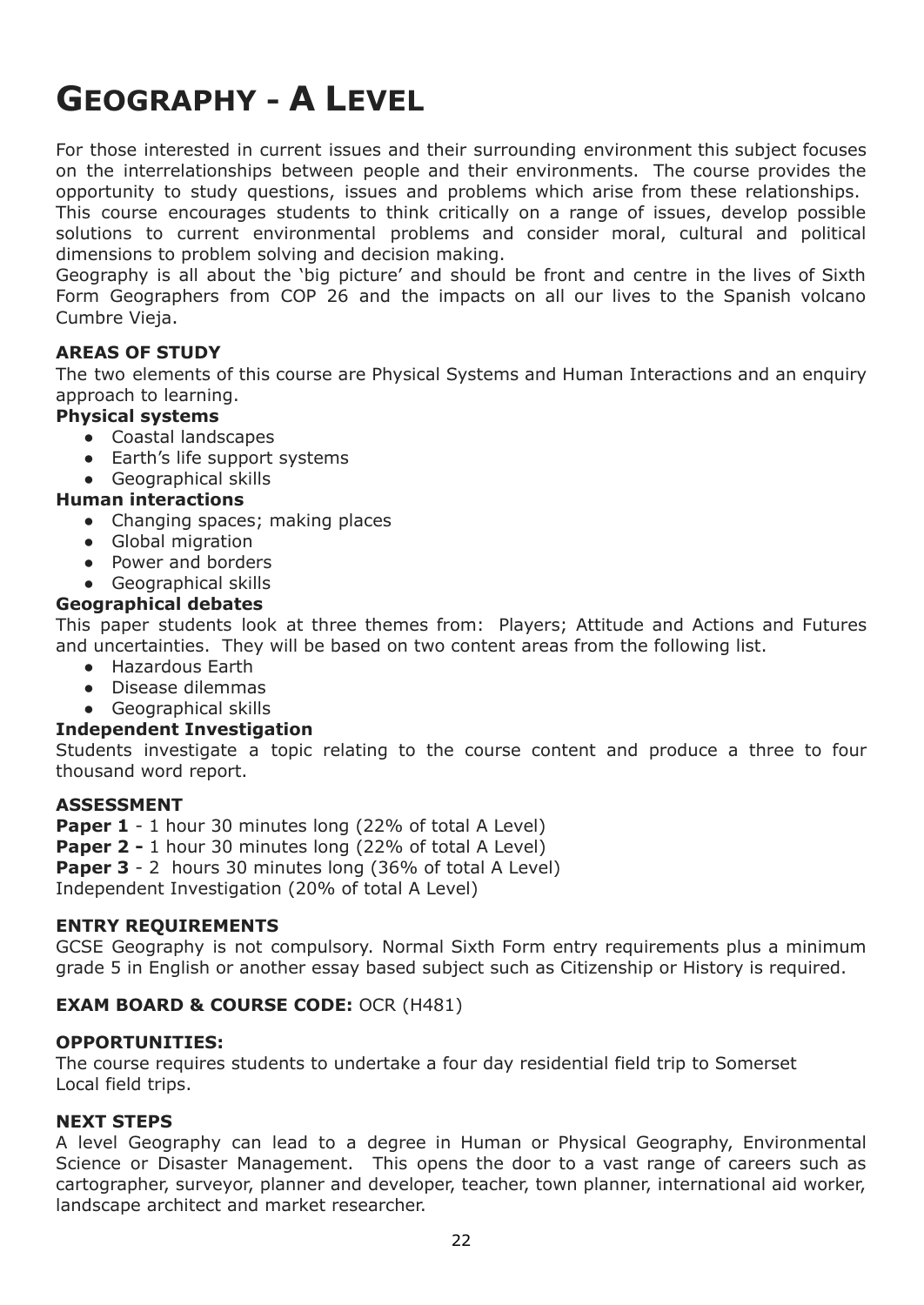## <span id="page-22-0"></span>**HEALTH & SOCIAL CARE - BTEC QCF LEVEL 3 EXTENDED CERTIFICATE**

The BTEC in Health and Social Care would interest learners who are passionate and motivated to learn about this increasingly significant and relevant sector of employment. This could include working with children or older adults in a variety of different roles.

This BTEC National qualification provides a broad introduction to the sector that gives learners transferable knowledge and skills, through applied learning. The Extended Certificate is equivalent to one A Level.

#### **AREAS OF STUDY**

Students will complete 4 units over two years. Three of the units are mandatory and one is optional:

- Unit 1 Human Lifespan and its developing needs (assessed externally)
- Unit 2 Working in Health and Social Care (assessed externally)
- Unit 5 Meeting Individual Care and Support Needs (assessed internally)
- Unit 10 Sociological Perspectives (assessed internally)

#### **ASSESSMENT**

Units 1 and 2 will be externally assessed through exams which are sat in January (Unit 1) and June (Unit 2) of year 12.

The mandatory synoptic unit (Unit 5) requires students to apply learning from across the qualification to the completion of a defined vocational task. For Unit 5, students will complete reports relating to the care and support provided for individuals which draw together how underpinning values and principles are applied through working practices, including multi-disciplinary working. Learners complete the task using knowledge and understanding from their studies of the sector and apply both transferable and specialist knowledge and skills. Students will be encouraged to draw on their broader learning so they will be prepared for the assessment in Year 13.

The final internally assessed unit will be the optional Unit 10: Sociological Perspectives. Students will be required to complete independent research and to report what they have observed in specific scenarios.

#### **ENTRY REQUIREMENTS**

Normal Sixth Form entry requirements apply. Students will be required to meet deadlines as there are strict rules about meeting set deadlines in BTEC and should be prepared to research independently.

#### **EXAM BOARD & COURSE CODE: Pearson Edexcel** (B3XHEF)

#### **NEXT STEPS**

The qualification prepares learners for a range of higher education courses, apprenticeship opportunities or job roles related to the Health and Social Care sector. It is designed to support progression to higher education when taken as part of a programme of study that includes other appropriate BTEC Nationals or A Levels. Possible careers include social worker, mental health worker, counsellor, therapist, community development worker, special education needs coordinator, health service manager and youth worker.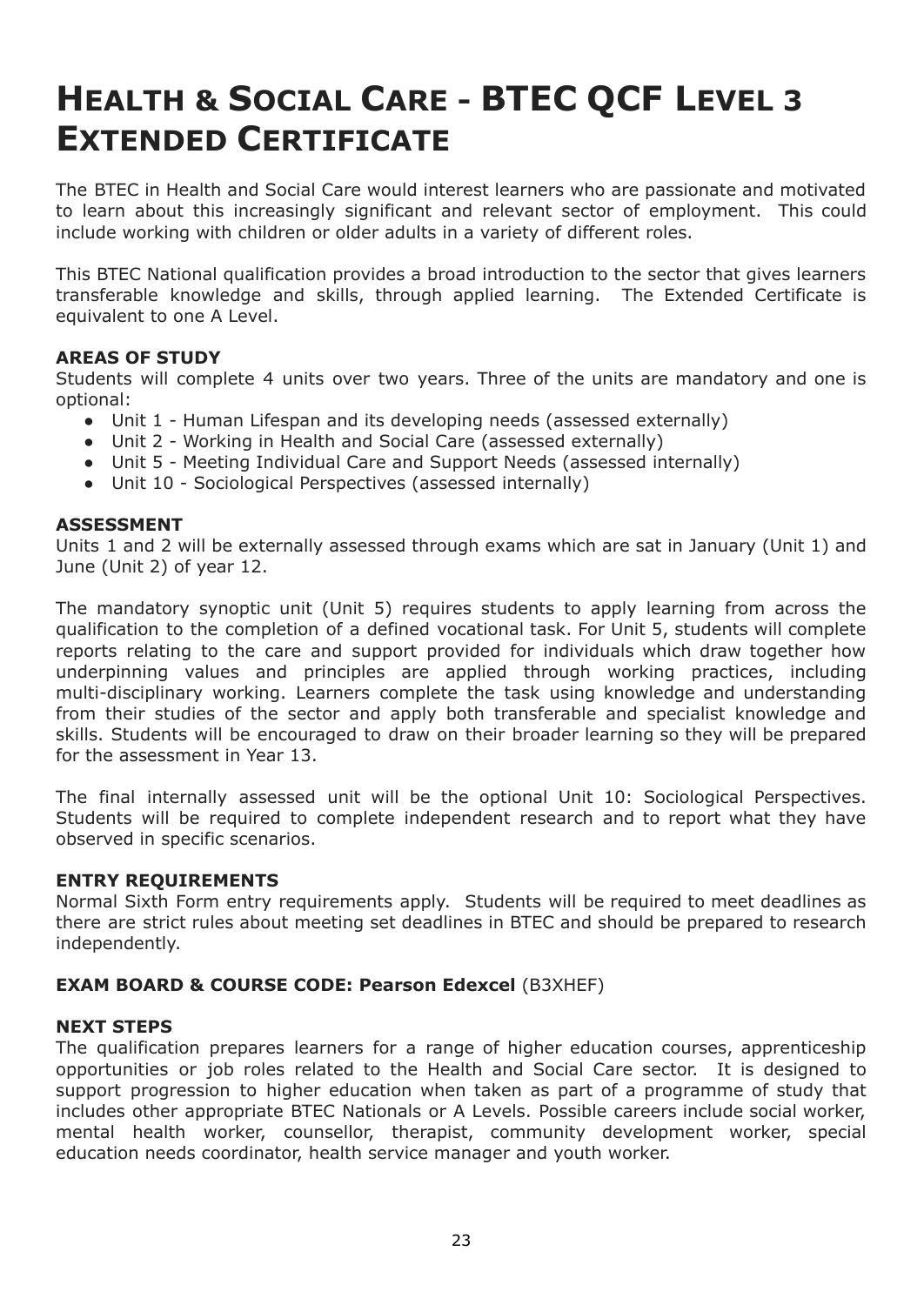# <span id="page-23-0"></span>**HISTORY - A LEVEL**

History is a fascinating subject to study at A Level and offers students a highly valued and respected qualification which is versatile in terms of the doors it can open at university. The study of History at A Level develops the ability of students to gain both a breadth and depth of historical knowledge, be able to explain and debate using supporting evidence and undertake independent research.

You will study key events and historical themes in British, Russian and American History through a mixture of discussion and source based class work. A keen interest in History is essential. Moreover, wide background reading is necessary in order to achieve competence in this course. For success in A Level History, good essay writing skills are also required.

#### **AREAS OF STUDY**

**British History -** consists of the study of Monarchical and Republican rule in Britain in the seventeenth century. You will learn about the fall of Charles I and the English Civil War; Republican rule under Cromwell and the restoration of the Monarchy.

**Russian History -** deals with the demise of the Tsarist State and the creation of the Soviet State from 1894 to 1924. You will learn about revolutionary activity in Russia in the years 1894-1917; the response of successive governments to opposition to their rule; and the consolidation of the revolution of October 1917 under Lenin and the Bolsheviks - events that affected not just Russia but the entire world.

**American History -** explores civil rights and race relations in the USA between 1850 and 2009. You will learn about the changing geography of the civil rights issue; the changing portrayal of civil rights issues in fiction and film; and various depth studies concerning the move towards greater equality including the civil rights movement under Martin Luther King and Barack Obama's successful 2008 presidential election campaign.

**Coursework -** the analysis and evaluation of interpretations of British foreign and imperial policy between 1880 and 1990. You will learn about the scramble for Africa, the First World War, the Second World War, Britain and the Cold War and Decolonisation and the end of the Empire. This is an internally assessed coursework unit.

#### **ASSESSMENT**

Assessment will be through a combination of coursework and written examinations.

- **Paper One: Breadth Study with Interpretations 30%** (Britain, 1625-1701: Conflict, Revolution and Settlement)
- **Paper Two: Depth Study 20%** (Russia in Revolution, 1894-1924)
- **Paper Three: Themes in Breadth with Aspects in Depth 30%** (Civil Rights and Race Relations in the USA, 1850-2009)
- **Coursework 20%** (British Imperial and Foreign Policy, c.1880-1990)

### **ENTRY REQUIREMENTS:**

Normal Sixth Form entry requirements apply. Prior study of GCSE History is not essential. Minimum grade 5 in GCSE History or a similar essay based subject.

### **EXAM BOARD & COURSE CODE:** Pearson Edexcel 9H10

Route C: Revolutions in early modern and modern Europe

#### **NEXT STEPS**

The course lays a solid foundation for further historical study. In addition it is one of the most flexible of qualifications, History provides an excellent pathway to degrees such as Law, English and Philosophy and beyond that to a range of interesting careers. Graduates go on to careers in teaching, government, financial services, arts and media, marketing and consultancy, tourism, retail, manufacturing and engineering, law, libraries, archives and museums, voluntary and social services, IT and communications, medicine, the police and armed forces, as well as further academic study.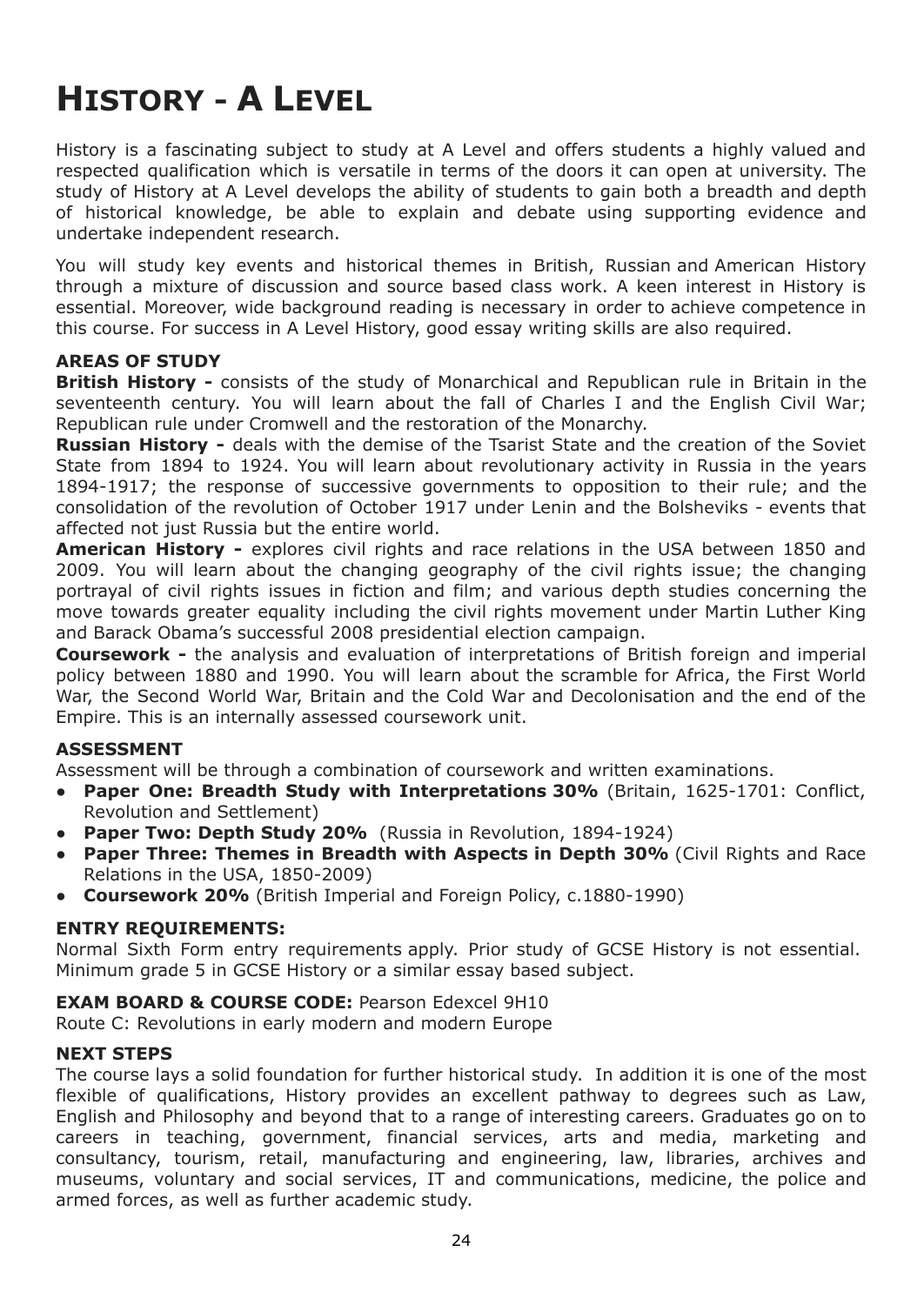## <span id="page-24-0"></span>**INFORMATION TECHNOLOGY - BTEC National LEVEL 3 EXTENDED CERTIFICATE**

**EXTENDED CERTIFICATE in ICT** is equivalent in size to one A Level where you will complete four units. BTEC ICT is ideal for those that excel at research tasks and prefer an ongoing assessment style (coursework). To study this select 'BTEC ICT'.

This qualification is designed for learners who are interested in an introduction to the study of creating IT systems to manage and share information, alongside other fields of study, with a view to progressing to a wide range of higher education courses, not necessarily in IT.

Equivalent in size to one A Level. 4 units of which 3 are mandatory and 2 are external. Mandatory content (83%). External assessment (58%).

In BTEC ICT you will study the following units:

- **● Unit 1: Information Technology Systems - Externally assessed examination.** Information technology (IT) systems have a significant role in the world around us and play a part in almost everything we do. Having a sound understanding of how to effectively select and use appropriate IT systems will benefit you personally and professionally.
- **● Unit 2: Creating Systems to Manage Information**. **Externally assessed Controlled Task.** You will examine the structure of data and its origins, and how an efficient data design follows through to an effective and useful database. You will examine a given scenario and develop an effective design solution to produce a database system.
- **● Unit 3: Using Social Media in Business** You will explore different social media websites, the ways in which they can be used and the potential pitfalls when using them for business purposes. You will develop a plan to use social media strategies for business purposes to achieve specific aims and objectives.
- **● Unit 5: Data Modelling** In this unit, you will investigate the fundamentals of the decision-making process. You will find out how using data modelling provides the computational ability to compare consequences, and determine a preferred course of action. You will develop the skills and techniques necessary to create complex spreadsheets in order to produce accurate information that informs decision making.

#### **ENTRY REQUIREMENTS**

Normal Sixth Form entry requirements apply.

#### **EXAM BOARD & COURSE CODE:** Pearson Edexcel (601/7575/8)

#### **Next Steps**

The course allows students to gain confidence through developing independent learning skills. Students learn and use a variety of transferable skills throughout the course, for example, collecting, analysing and interpreting data, communication and identifying and developing the links between different parts of the subject.

A BTEC in ICT combines well with almost all other A Level and BTEC subjects and a range of university courses. BTEC ICT students develop the skills that employers are looking for, so you may consider a very wide range of employment opportunities which can also include further training. BTEC ICT can lead to university degree courses and a very wide range of careers.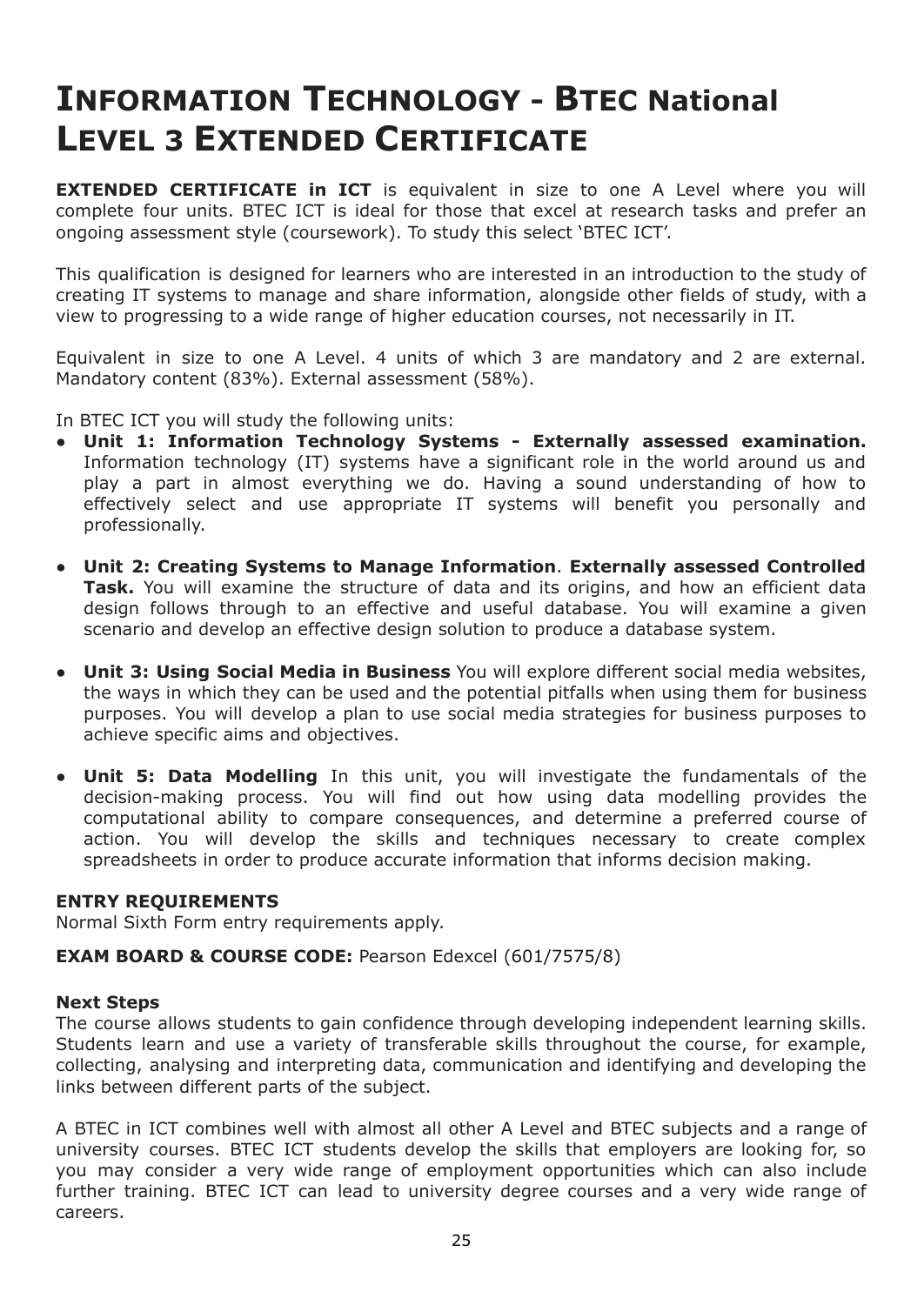## <span id="page-25-0"></span>**MATHEMATICS - A LEVEL**

For those who would like to take on the challenge of gaining a much deeper understanding of the meaning of Mathematics. Mathematics A Level presents excellent training for problem solving and other related intellectual skills which can be transferred to other subjects e.g. Science, Business Studies, and Technology.

It is a highly regarded qualification for entry to both university and other careers e.g. Science, Engineering, Computing, Architecture, Economics, Accountancy and Teaching. Pure Maths and Applied Maths are studied in parallel for 2 years for Maths A Level. The AS Maths Qualification is optional at the end of Year 12.

#### **AREAS OF STUDY**

Pure Maths covers Algebra, Coordinate Geometry, Differentiation and Integration. Focus in Applied Maths is on Statistics and Mechanics. There is a great emphasis on Problem Solving in both areas.

#### **ENTRY REQUIREMENTS**

Normal Sixth form entry requirements plus minimum GCSE grade 6 in Mathematics.

#### **EXAM BOARD & COURSE CODE:** Pearson Edexcel (9MA0)

#### **OPPORTUNITIES**

Visits to hear lectures on how mathematics is used in industry give an insight into how mathematical techniques are used in the outside world.

#### **NEXT STEPS**

Mathematics A Level is excellent groundwork for any degree/further education but is specifically required for degrees including; Mathematics, Engineering, Economics, Physics and Statistics. Possible careers are varied and include teaching, technical careers, financial services, management, consulting and computing.

## <span id="page-25-1"></span>**FURTHER MATHEMATICS - A LEVEL**

Further Mathematics is an excellent opportunity for students who enjoy mathematics to study a broader range of topics. It is highly recommended for students wishing to study Mathematics or related subjects at degree level.

#### **AREAS OF STUDY**

Complex numbers, Matrices, Linear transformations, Proof and Vectors. There is also an option Module in further mathematics which gives the candidates the choice between further pure, further mechanics and further statistics.

#### **ENTRY REQUIREMENTS**

Normal Sixth form entry requirements plus minimum GCSE grade 6 in Mathematics. Must be studied in addition to A Level Mathematics as a 4th subject

#### **EXAM BOARD & COURSE CODE:** Pearson Edexcel (9FM0)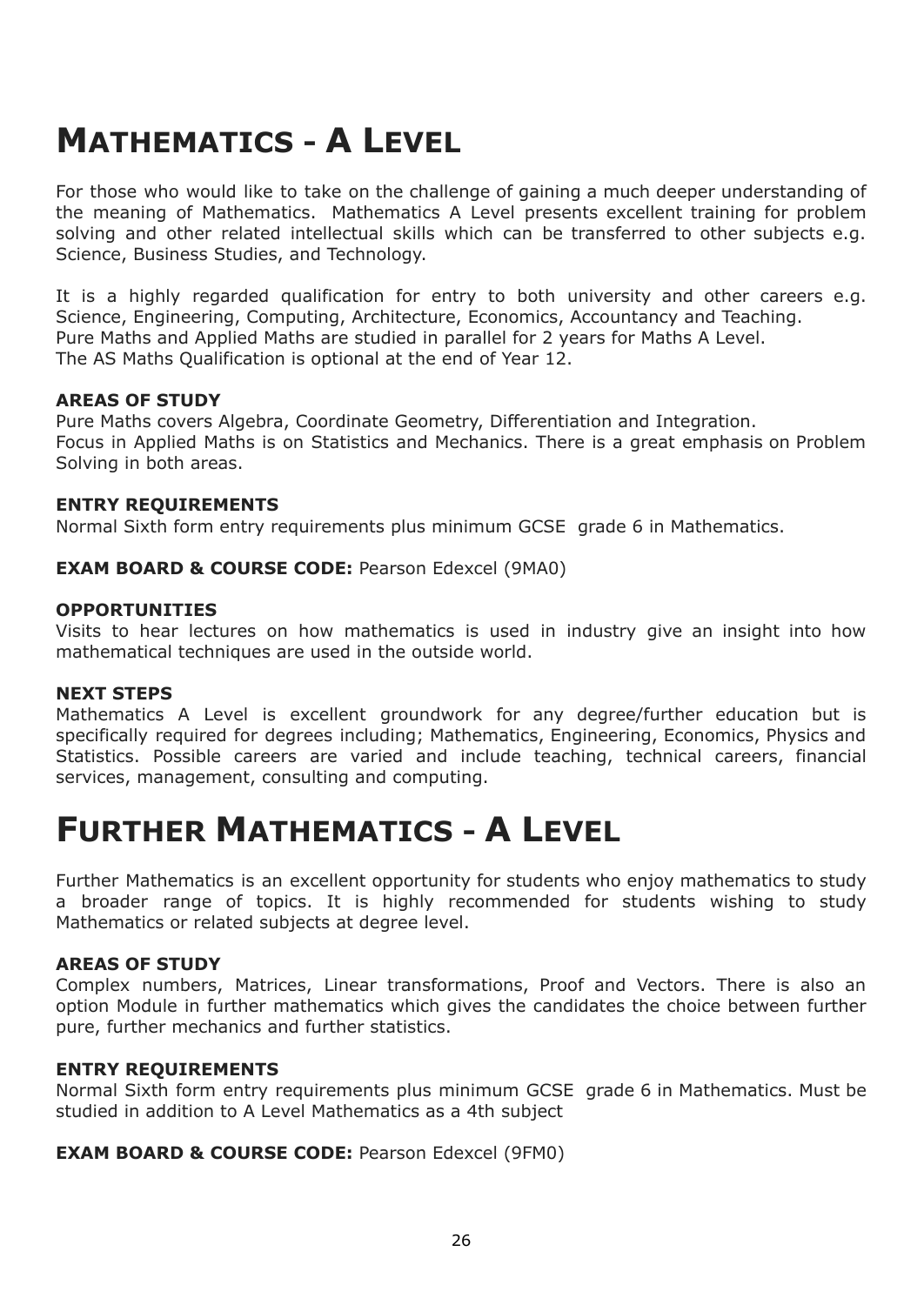## <span id="page-26-0"></span>**PHYSICS - A LEVEL**

"This job is a great scientific adventure. But it's also a great human adventure. Mankind has made giant steps forward. However, **what we know is really very, very little compared to what we still have to know**." - Higgs Boson physicist Fabiola Gianotti.

The last part of this quote is the reason to study Physics. Here in the UK we are at the forefront of science with the Diamond particle accelerator in Hartwell, Oxford, and the Culham Centre for fusion energy in Abingdon to name just 2 of the exciting scientific advancements in our local area. Studying Physics will give you the skills to link the experimental nature of science to the knowledge and understanding you will gain learning about the fundamentals of physics. This will give you an appreciation of the possibilities physics has for society now and in the future.

#### **AREAS OF STUDY**

- Particles, electricity, mechanics, materials
- Quantum phenomena and waves, momentum, circular
- Simple harmonic motion, gravitational and electric fields
- Magnetic fields, nuclear and an optional topic

Practical skills are assessed throughout the course. There are 12 required practicals which cover a variety of apparatus and techniques.

#### **ASSESSMENT**

Assessment is by 3 exams at the end of year 13, and ongoing assessment of practical skills for the additional practical endorsement. All components contain synoptic assessment of the whole course.

#### **ENTRY REQUIREMENTS**

Normal Sixth Form entry requirements plus minimum two grade 6s in GCSE Science subjects; or a minimum grade 6 in GCSE Physics. A grade 6 in Mathematics is advised.

### **EXAM BOARD & COURSE CODE:** AQA (7408)

#### **NEXT STEPS**

Students who complete this A Level can go on to study a diverse range of courses at top tier Universities. Degree courses which generally require A Level Physics include: Biomedical Sciences, Biochemistry, Computing, Electronics, Economics, Engineering, Environmental Science, Forensic Science, Geology, Medical Science, Medicine, Meteorology, Optometry, Pharmacy, Physiotherapy, Sports Science, and Veterinary Science.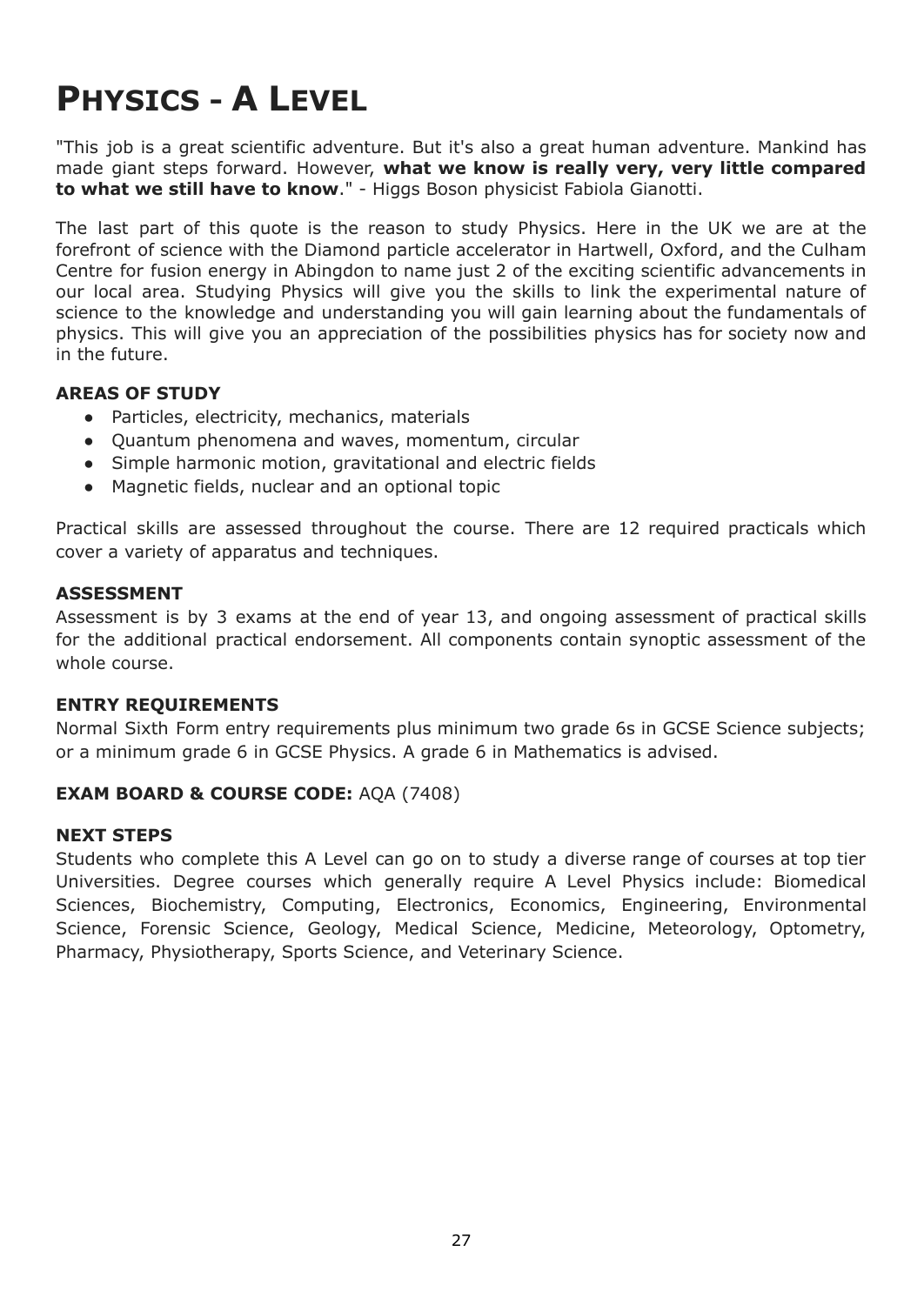## <span id="page-27-0"></span>**POLITICS - A LEVEL**

Politics is a challenging and enjoyable A Level for students who are engaged with the world around them. For inquiring minds the course offers a stimulating opportunity to discover and acquire insights into how modern democracy works in an ever changing and diverse world.

The course is a highly respected academic A Level, with skills and knowledge useful for those intending to study History, Law, Economics, Business/Management and the Social Sciences. The range of topics to be covered is broad, with UK / US democracies under the microscope alongside political ideologies.

#### **AREAS OF STUDY**

**Unit 1 -** The politics of the UK. This covers all aspects from voting and pressure groups to the actual workings of the government/judiciary and the constitution.

**Unit 2 -** The politics of the USA. This covers the same ground as Unit 1: participation, pressure groups, voting systems to the actual workings of the very different type of government that the USA has, with an additional section on civil rights. Also included in this is a comparative element between the two very different democracies.

**Unit 3** - Political ideologies. It covers liberalism, socialism, conservatism and anarchism.

#### **ASSESSMENT**

All three units are assessed through written examinations at the end of Year 13.

#### **ENTRY REQUIREMENTS**

Normal Sixth Form entry requirements apply. Minimum grade 5 in GCSE History or a similar essay based subject such as English.

#### **EXAM BOARD & COURSE CODE:** AQA (7152)

#### **NEXT STEPS**

Students of politics may consider courses in: history, English, American studies, economics, international relations, political science, politics and PPE (philosophy, politics & economics). Careers open to politics graduates include the Civil Service, the Diplomatic Service, journalism, media, law, public relations and parliamentary work. Corporate graduate employers appreciate the rigorous academic skills acquired through a degree in politics.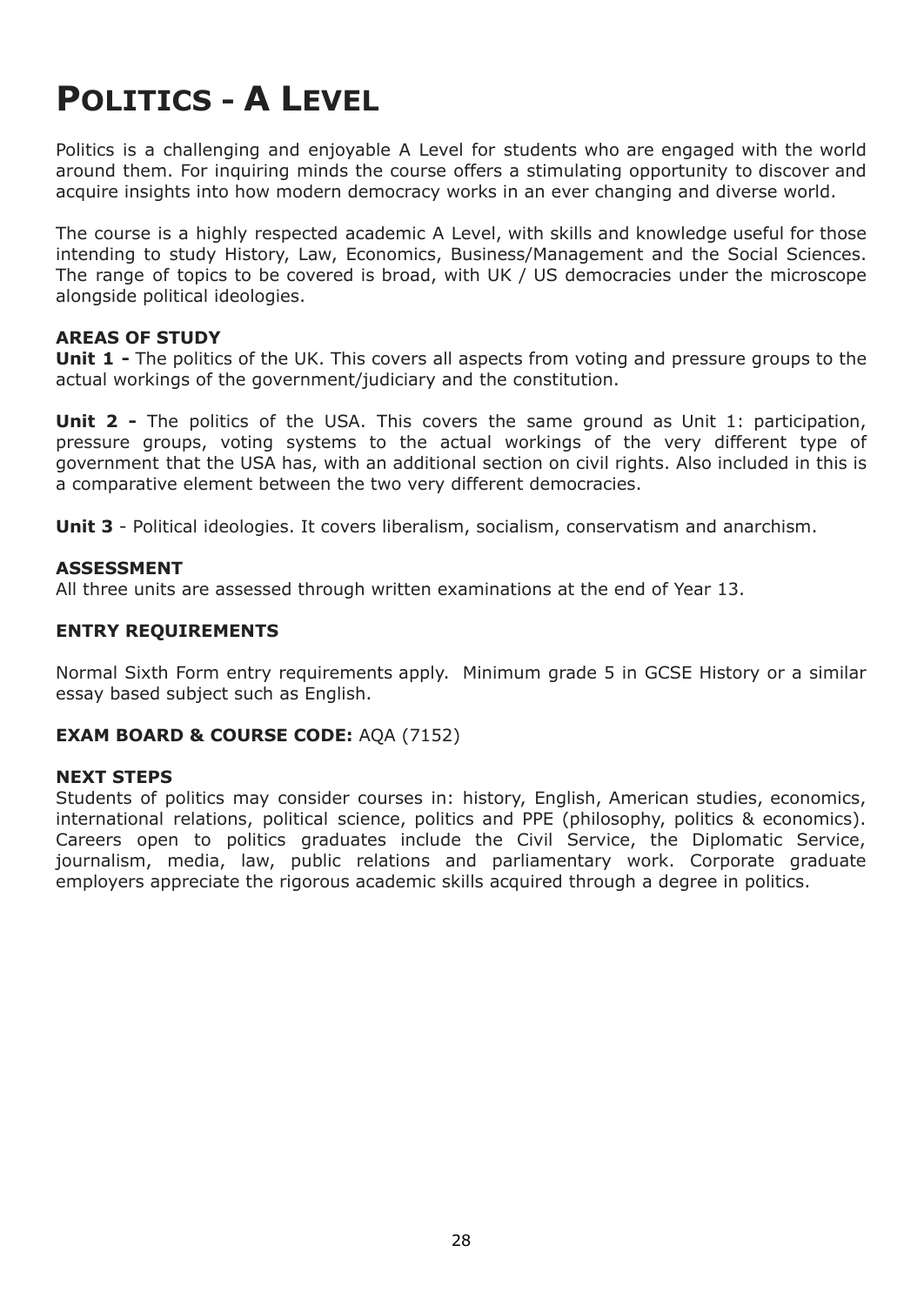## <span id="page-28-0"></span>**PSYCHOLOGY - A LEVEL**

Psychology is the study of human behaviour, and the thoughts and emotions that influence behaviour. It looks at the ways and biological reasons for the way people think, act, react, and interact. Psychology will help students to develop a scientific understanding of human behaviour and help to develop the critical thinking and research methodology skills necessary for many degree level courses.

Psychology can be useful in any job which involves dealing with people. Those intending to work in the caring professions, the police force and other services, as well as those aiming to work in the media, sports psychology, personnel, marketing, sales and market research will find something of relevance and interest in Psychology.

#### **AREAS OF STUDY**

Students will complete 3 units over two years:

- Research methods
- Psychological themes through core studies
- Applied psychology

#### **ASSESSMENT**

All three units are externally assessed through exams which are sat at the end of year 13.

- **Research methods -** 2 hour examination, worth 30% of the qualification
- **Psychological themes through core studies** 2 hour examination, worth 35% of the qualification
- **Applied psychology** 2 hour examination, worth 35% of the qualification

All of the components include elements of synoptic assessment - this means that each paper will also assess students' understanding of the links between different parts of the subject.

#### **ENTRY REQUIREMENTS**

As this is a challenging course, minimum grade 5 in GCSE English Language, Mathematics and Science are required. You do not need to have studied psychology before.

#### **EXAM BOARD & COURSE CODE:** OCR (H567)

#### **NEXT STEPS**

Psychology is an interesting, challenging and exceptionally useful subject which is advantageous to a wide variety of different careers.

The qualification prepares learners for a range of higher education courses, apprenticeship opportunities or job roles related to understanding the behaviour and motivations of people such as health and social work, education, counselling, advertising, marketing, HR, legal and police work. When taken as part of a programme of study including other A levels or BTEC National qualifications, it can lead to higher education courses such as Psychology, Criminology, Forensic Psychology and Sport Psychology.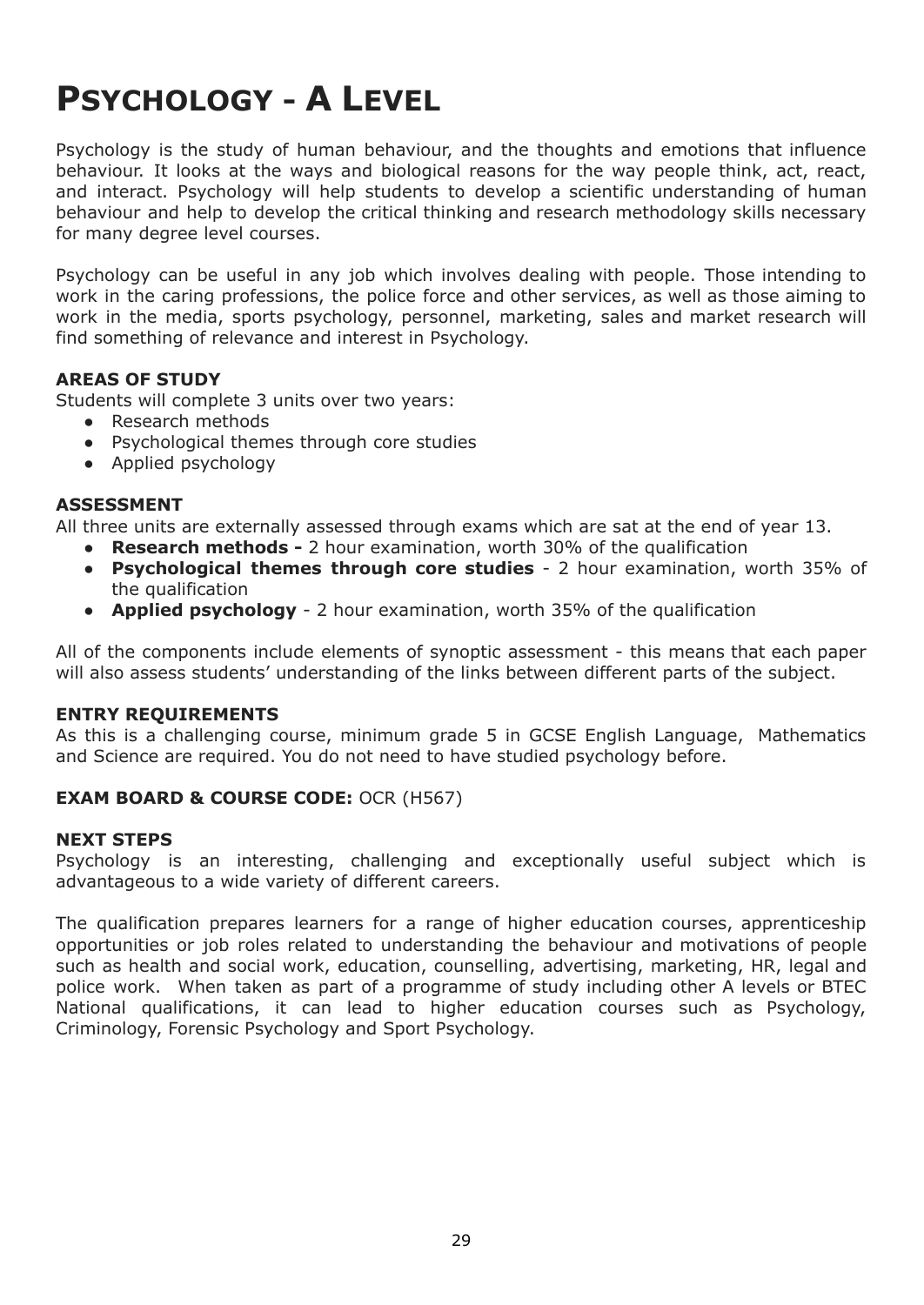## <span id="page-29-0"></span>**SOCIOLOGY - A LEVEL**

Are you interested in society and how it works? Finding out about how individuals and groups behave, why events happen and the impact this can have on communities and us as individuals? In that case you should be considering a Sociology A level.

This will help you examine the ways in which social structures (e.g. family, class, religion or the economy) social institutions (e.g. media, education, political, language ) and social groups (sex, gender, race) affect human attitudes, actions, and opportunities.

The subject also explores the various ways in which both individuals and groups build, maintain, and alter social organisation and order.

Throughout the course students will acquire the essential knowledge and understanding of sociological thought and methods, together with the application of a range of skills.

#### **AREAS OF STUDY:**

Students will complete 5 units over two years. Four of the units have mandatory content, with a choice of one optional unit:

- Families and Households
- Education
- Theory and Methods
- Crime and Deviance
- Media (optional) or Beliefs in Society (optional)

#### **ASSESSMENT**

All units are externally assessed through exams which are sat at the end of year 13.

**Paper 1 - Education with Theory and Methods** - 2 hour examination, worth 33.3% of the qualification

**Paper 2 - Topics in Sociology** - 2 hour examination, worth 33.3% of the qualification **Paper 3 - Crime and Deviance with Theory and Methods** - 2 hour examination, worth 33.3% of the qualification

#### **ENTRY REQUIREMENTS:**

Normal Sixth Form entry requirements plus a minimum of grade 5 in English Language or similar essay based subject is essential. No prior learning of Sociology is required.

#### **EXAM BOARD & COURSE CODE:** AQA (7192)

#### **NEXT STEPS**

The course lays an appropriate foundation for further study of Sociology and related subjects in higher education as well as a diverse range of careers in welfare, education, social research and central and local government. This includes psychology, social work, criminology, journalism, marketing, teaching and politics but to name a few.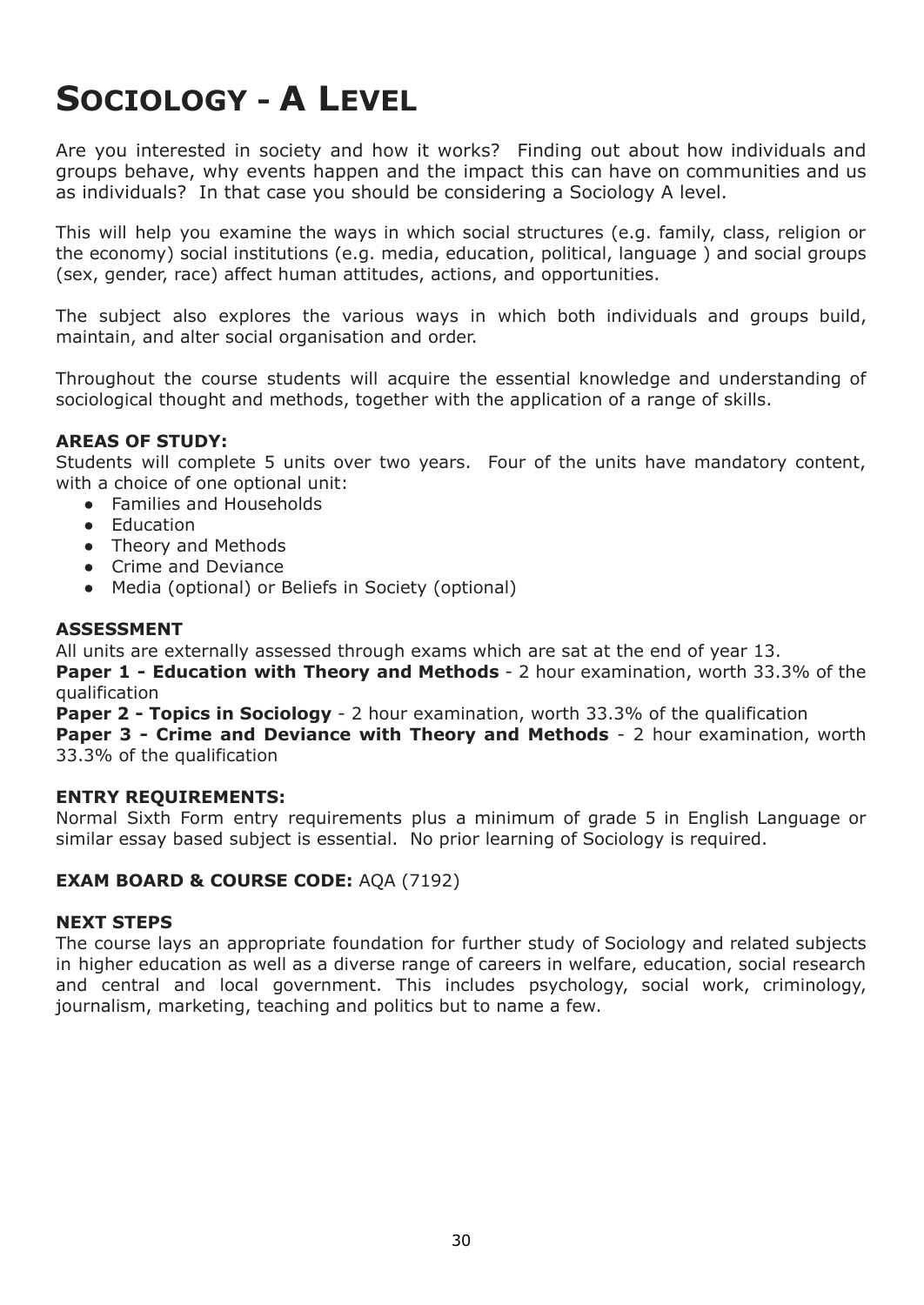# <span id="page-30-0"></span>**SPORT - BTEC NATIONAL LEVEL 3**

The school is fortunate enough to have excellent indoor sports facilities, this enables all students to access a wide range of high standard sporting activities in and out of curriculum time. This course enables students to learn more about how the body moves and responds to exercise, the effects of training, coaching and leading sports activities and the importance of maintaining fitness. The course expands on many of the ideas and concepts already encountered by those who have studied GCSE Physical Education or BTEC Sport at Level 2.

In addition to the Btec Sport course we are also keen for our students to complete a number of coaching awards run by National Governing Bodies, these are nationally recognised qualifications which will enable students to gain work in the sports coaching industry.

Students studying the Sport 2 and 3 courses here at Princes Risborough School will also gain an extra qualification in the 1st4Sport award, this is a general coaching award recognised nationally. More information on this award and the NGB awards is available below.

### **AREAS OF STUDY:**

The course can be studied at three levels

### **Sport 1 – Extended Certificate (Equivalent to 1 A Level)**

- Anatomy & Physiology  $*$
- Fitness Training and Programming for Health, Sport and Wellbeing\*
- Professional Development in the Sports Industry
- $\bullet$  + 1 optional unit

### <span id="page-30-1"></span>**Sport 2 – Diploma (Equivalent to 2 A Levels)**

- The 3 core units in the Extended Certificate listed above plus:
- Practical Sports Performance
- Coaching for Performance
- Sports Leadership
- Investigating Business in Sport and the Active Leisure Industry\*
- Skill Acquisition
- $\bullet$  + 1 optional unit

### <span id="page-30-2"></span>**Sport 3 – Extended Diploma (Equivalent to 3 A Levels)**

- The 8 core unites from the Diploma above plus
- Research Methods in Sport
- Development and Provision of Sport & Physical Activity\*
- $\bullet$  + 4 optional units

#### **ASSESSMENT**

The course is assessed through written coursework and external exams. There are a number of units within the course which lend themselves to practical teaching. *\* External assessment*

### **ADDITIONAL QUALIFICATIONS**

For students who opt for Sport 2 or 3 we also include the 1st4Sport Level 3 [Certificate](https://www.1st4sportqualifications.com/wp-content/uploads/2017/12/L3-Cert-in-Coaching-Sport-and-Physical-Activity-QS-V1-0112171.pdf) in [Coaching](https://www.1st4sportqualifications.com/wp-content/uploads/2017/12/L3-Cert-in-Coaching-Sport-and-Physical-Activity-QS-V1-0112171.pdf) as well as subsidised NGB coaching awards.

### **ENTRY REQUIREMENTS**

This is a challenging, but rewarding subject that requires a great degree of theoretical understanding, most of which is applied through coursework, although it must be noted that there is external exam assessment. It is not necessary for students to have studied GCSE Physical Education or BTEC Sport Level 2, Standard Sixth Form entry requirements will apply.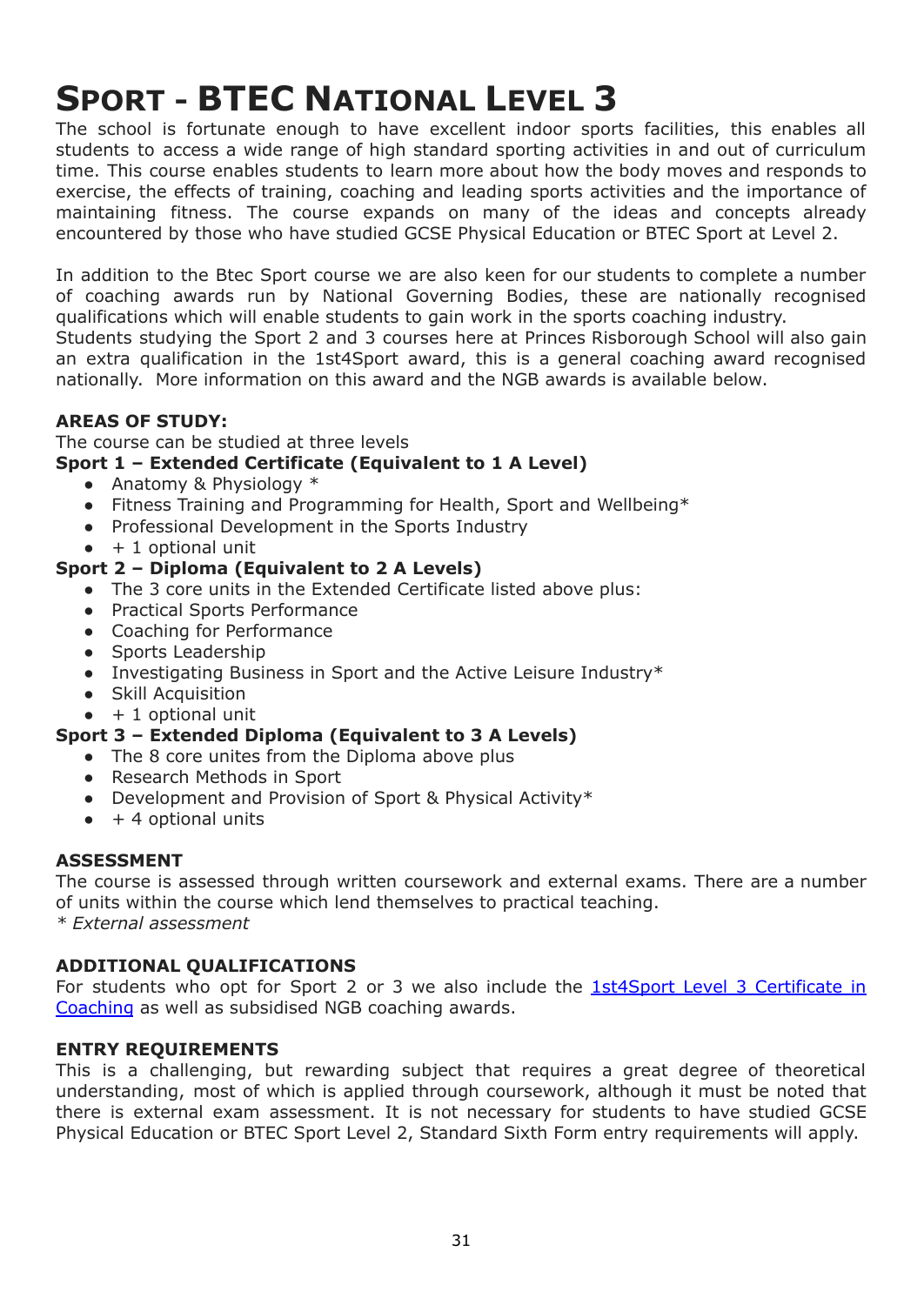### **EXAM BOARD & COURSE CODES:** Pearson Edexcel

- BTEC Level 3 National Extended Certificate in Sport [\(601/7218/6\)](https://qualifications.pearson.com/en/qualifications/btec-nationals/sport-2016.html#tab-0)
- BTEC Level 3 National Diploma in Sport [\(603/0460/1\)](https://qualifications.pearson.com/en/qualifications/btec-nationals/sport-2016.html#tab-3)
- BTEC Level 3 National Extended Diploma Sport (603/0459/5)

### **OPPORTUNITIES**

When studying the Sport course here at Princes Risborough School we encourage you to become involved in aspects of sports development here at school. Opportunities include Festival planning for our Primary school sports programme, organisational roles for community events such as Kop Hill Climb. We also see a strong link between the Btec Sport and sports coaching, therefore we encourage you to take up opportunities to enhance your qualifications through 1st4Sport Level 1-3 qualifications, NGB coaching courses and First aid for sport.

| Sport 1                                                          | <b>Sport 2</b>                                   | <b>Sport 3</b>                                                                                                                                                                         |  |
|------------------------------------------------------------------|--------------------------------------------------|----------------------------------------------------------------------------------------------------------------------------------------------------------------------------------------|--|
| <b>BTEC Level 3 National</b><br>Extended Certificate in<br>Sport | <b>BTEC Level 3 National</b><br>Diploma in Sport | <b>BTEC Level 3 National</b><br><b>Extended Diploma Sport</b>                                                                                                                          |  |
|                                                                  | 1st4Sport L3                                     | 1st4Sport L3                                                                                                                                                                           |  |
|                                                                  | <b>Optional NGB Coaching Courses</b>             |                                                                                                                                                                                        |  |
|                                                                  |                                                  | FA Playmaker, FA Introduction to Football, EBBA<br>Introduction to Basketball, England Badminton Foundation<br>Award, English Cricket Board Support Coach, England<br>Netball Level 1. |  |

### **NEXT STEPS**

This course provides a transition for those intending to study related courses in Higher Education and for others who do not wish to go on to further study, it provides a balanced, broad based course, worthwhile in its own right. The course aims to develop the students' understanding of the factors influencing performance, the skills needed to analyse, evaluate and improve performance, and the capacity to think critically about the factors in performance.

Many students will progress onto a Sports related course at University, an apprenticeship within the sports industry, or a full or part time coaching role. Other possible careers include physiologist, fitness centre manager, teacher and lecturer, sports administrator, sports therapist, event manager, and activities manager.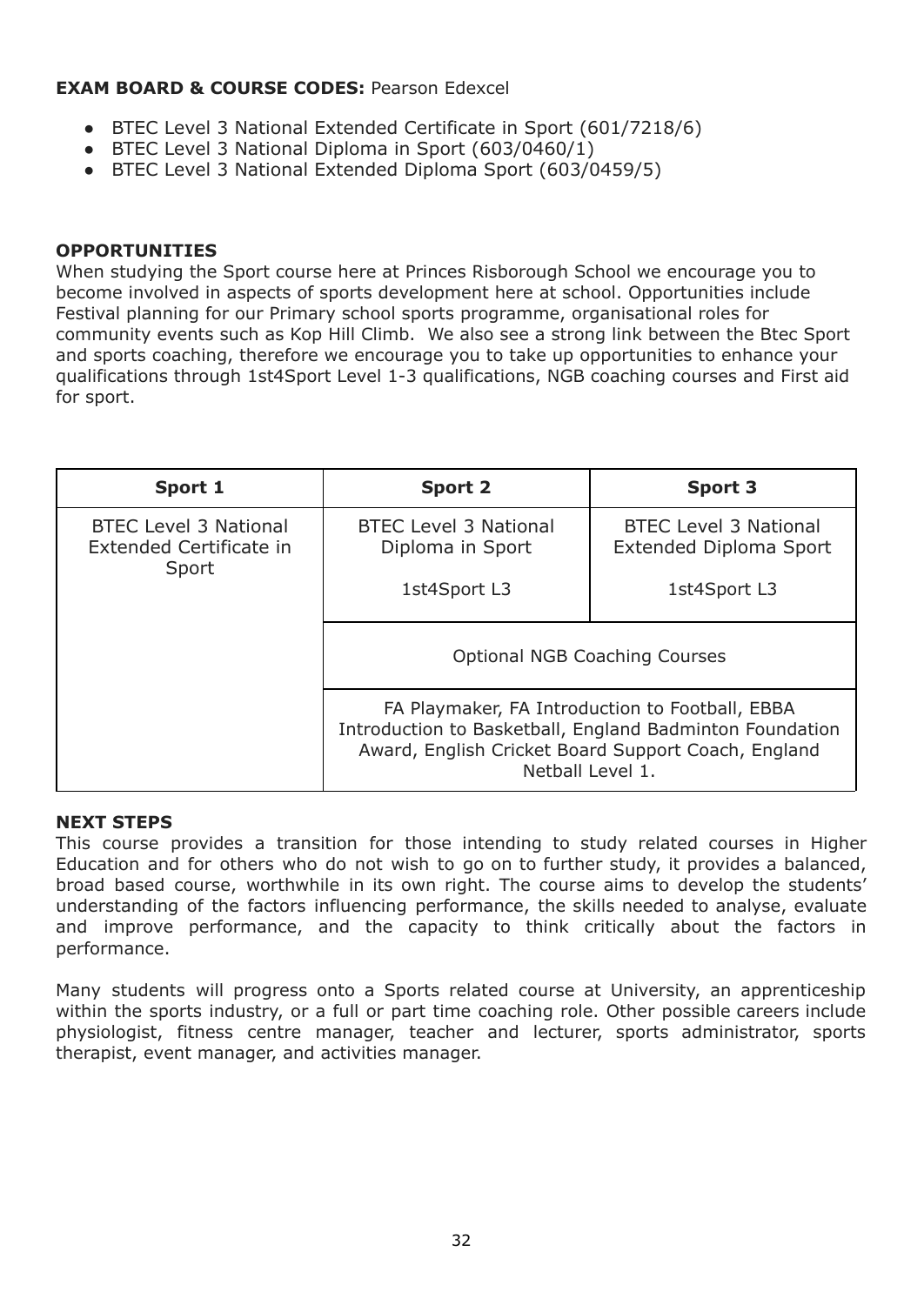## **EXTRA-CURRICULAR ACTIVITIES, LEADERSHIP PROGRAMME AND "EVERY STUDENT A LEADER"**

Student leadership is a key part of our Sixth Form. Whether as a Deputy Head Student [Year 12] or Head Student [Year 13], involvement in the Senior Student Team ensures our students are able to make a positive difference not only to the Sixth Form but to the whole school. Our **"Every student a leader"** programme makes it clear that students are expected to pursue Sixth Form Leadership activities

**Community volunteering:** Many of our Sixth Form students will enhance their applications for university or employment by volunteering to help local charities and good causes. Obviously, there is a degree of overlap with Interact but this might take the form of working in a charity shop or volunteering to help with community youth activities.

**Debating/Current affairs:** Depending upon membership, this group has ranged from an informal discussion circle, talking about current affairs, to a formal debating society, competing with other schools.

**Deputy Head Students/Head Students:** Deputy Head Students are selected early on in Year 12 and have significant involvement with the Student Council and the House System. Head Students are appointed towards the end of Year 12 and are the most senior students in the school.

**Duke of Edinburgh's Awards:** Sixth Form students will be able to build upon the success of their Bronze DoE awards with the facility to complete their Silver and Gold awards.

**Interact:** The school has its own Interact branch which is part of the Rotary Club family. Interact members organise events to raise money for local, national and international charities as well as finding time to try out team building activities such as gliding, sailing and Dragon Boat racing. Interact members have also volunteered to help out with the Forget Me Not Cafe at the Princes Centre and the Kop Hill Climb.

**Sixth Form Book Club:** This allows students who are interested in books and literature to discuss the book of the week in a relaxed setting. Many of our members have progressed to the study of literature at university.

**Volunteering in lessons and clubs:** Our aim is for all Sixth Form students to be positive role models and what better way to do so than to volunteer to support main school lessons and clubs. That way, they can pass on their knowledge and experience to younger students and encourage them to be positive and responsible at the same time.

**Young Enterprise:** Young Enterprise is a national competition which allows students to start and run their own company. The scheme is a fantastic opportunity for students to enhance their leadership skills, entrepreneurial flair and have the opportunity to work as a team. Like any company, all the decisions on what to sell, where to sell and the prices charged are decided by the students. Young Enterprise gives students the opportunity to develop: confidence, communication skills, organisational skills, problem solving, teamwork and resilience, the skills that employers and universities look for alongside academic achievements.